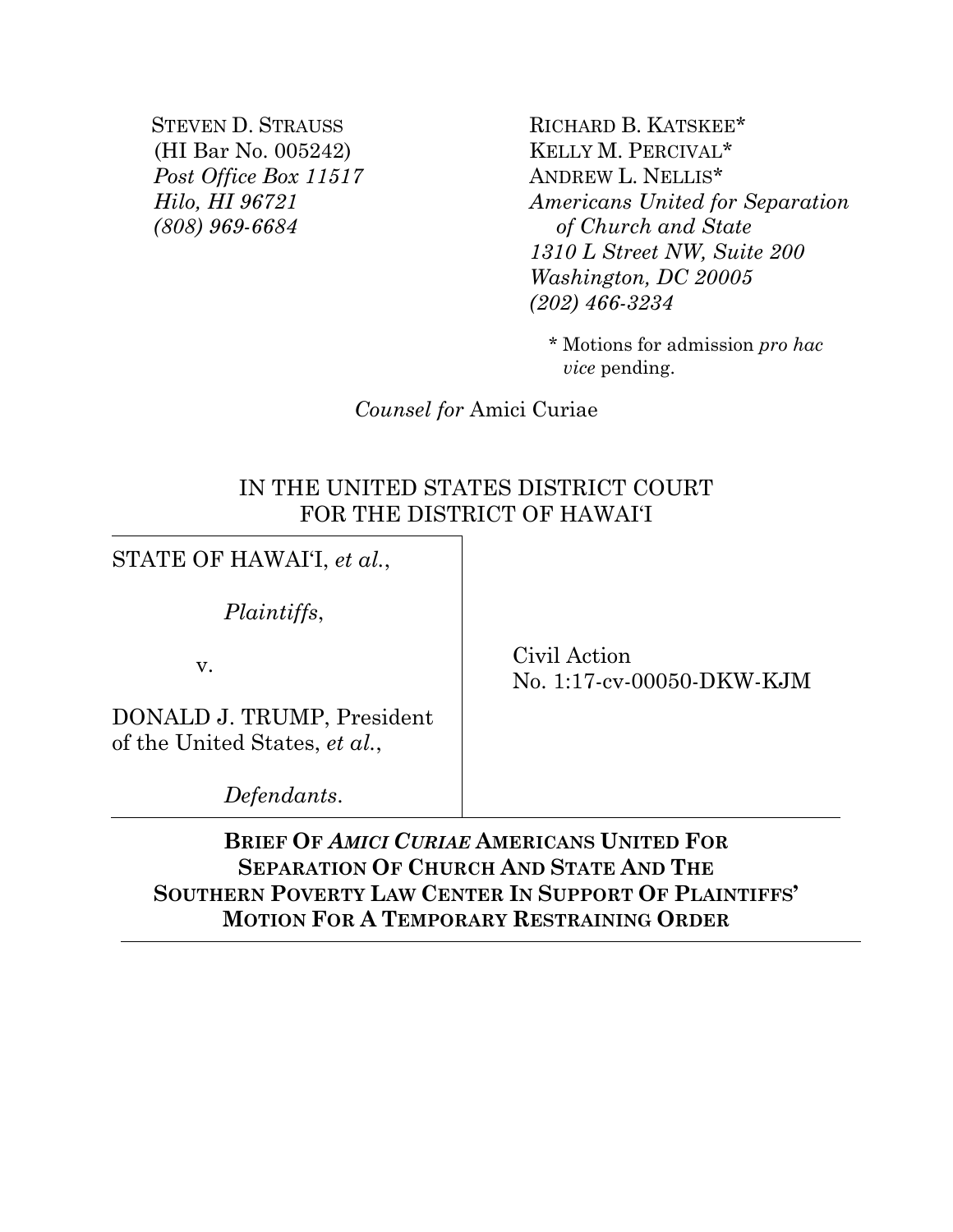## **CORPORATE DISCLOSURE STATEMENT**

*Amici* are nonprofit corporations. They have no parent corporations, and no publicly held corporation owns any portion of either of them.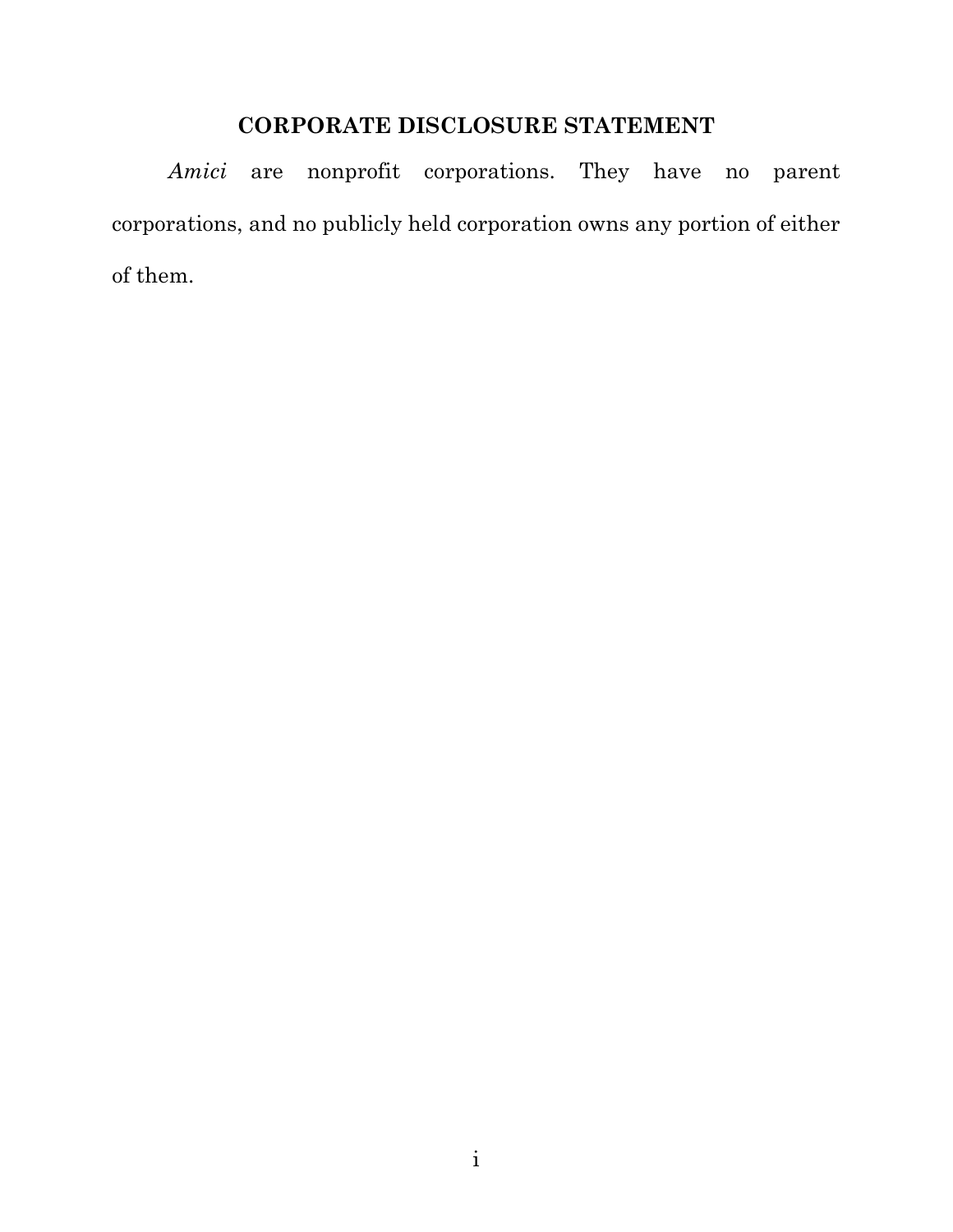# **TABLE OF CONTENTS**

| A.        | Plaintiffs Are Likely To Succeed On The Merits Because The<br>Replacement Executive Order Continues To Violate The |                                                      |  |  |
|-----------|--------------------------------------------------------------------------------------------------------------------|------------------------------------------------------|--|--|
|           | 1.                                                                                                                 |                                                      |  |  |
|           | $2_{\cdot}$                                                                                                        |                                                      |  |  |
|           | 3.                                                                                                                 |                                                      |  |  |
| <b>B.</b> |                                                                                                                    | The Balance Of Harms And The Public Interest Favor A |  |  |
|           |                                                                                                                    |                                                      |  |  |
|           |                                                                                                                    |                                                      |  |  |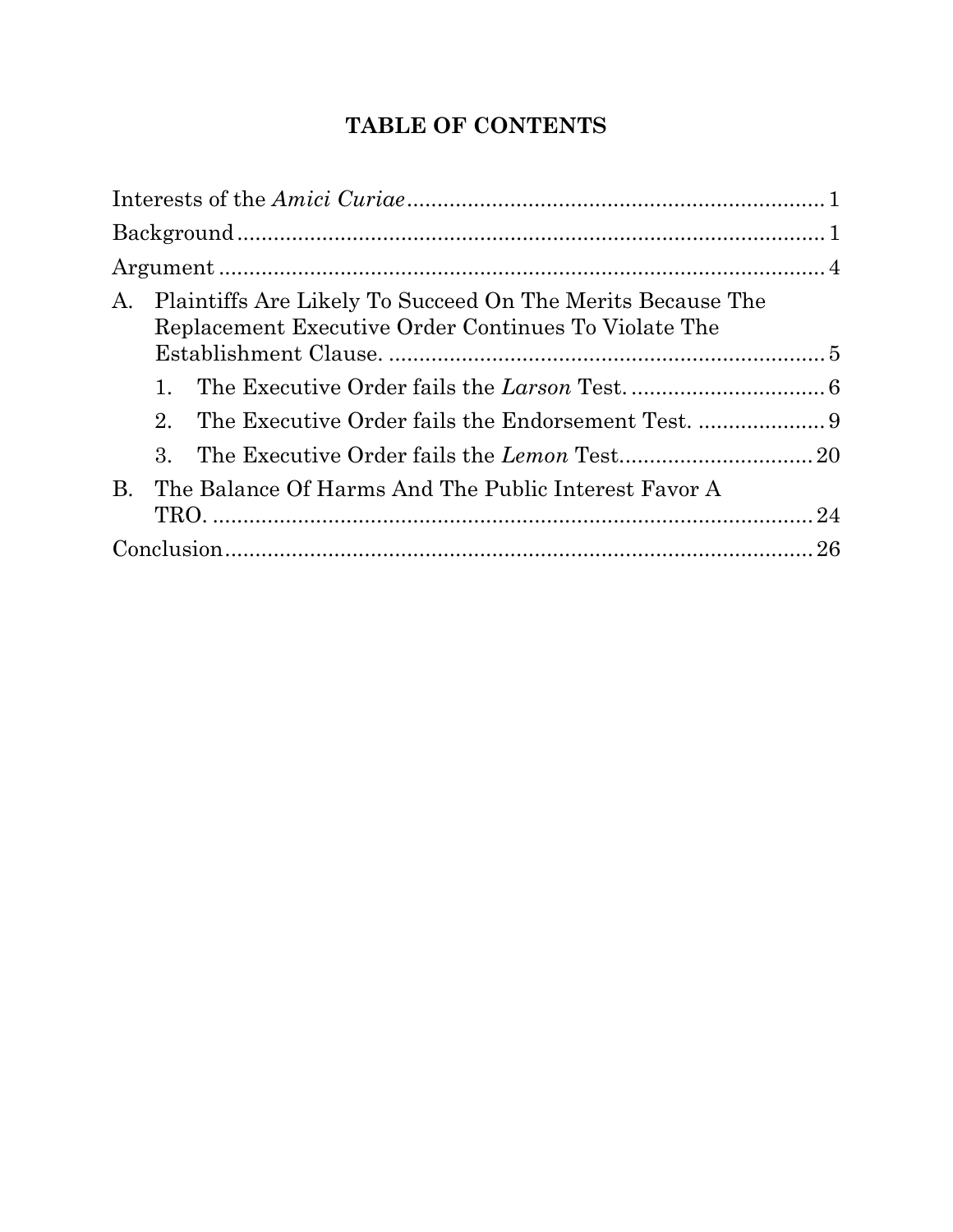# **TABLE OF AUTHORITIES**

## **Cases**

| Awad v. Ziriax,                                   |
|---------------------------------------------------|
| Aziz v. Trump,<br>No. 1:17-cv-116, 2017 WL 580855 |
| Chaplaincy of Full Gospel Churches v. England,    |
| County of Allegheny v. ACLU,                      |
| Edwards v. Aguillard,                             |
| Elrod v. Burns,                                   |
| Epperson v. Arkansas,                             |
| <i>Exodus Refugee Immigration, Inc. v. Pence,</i> |
| Gordon v. Holder,                                 |
| Green v. Haskell Cty. Bd. of Comm'rs,             |
| Hassan v. City of New York,                       |
| Hernandez v. Comm'r,                              |
| Kitzmiller v. Dover Area Sch. Dist.,              |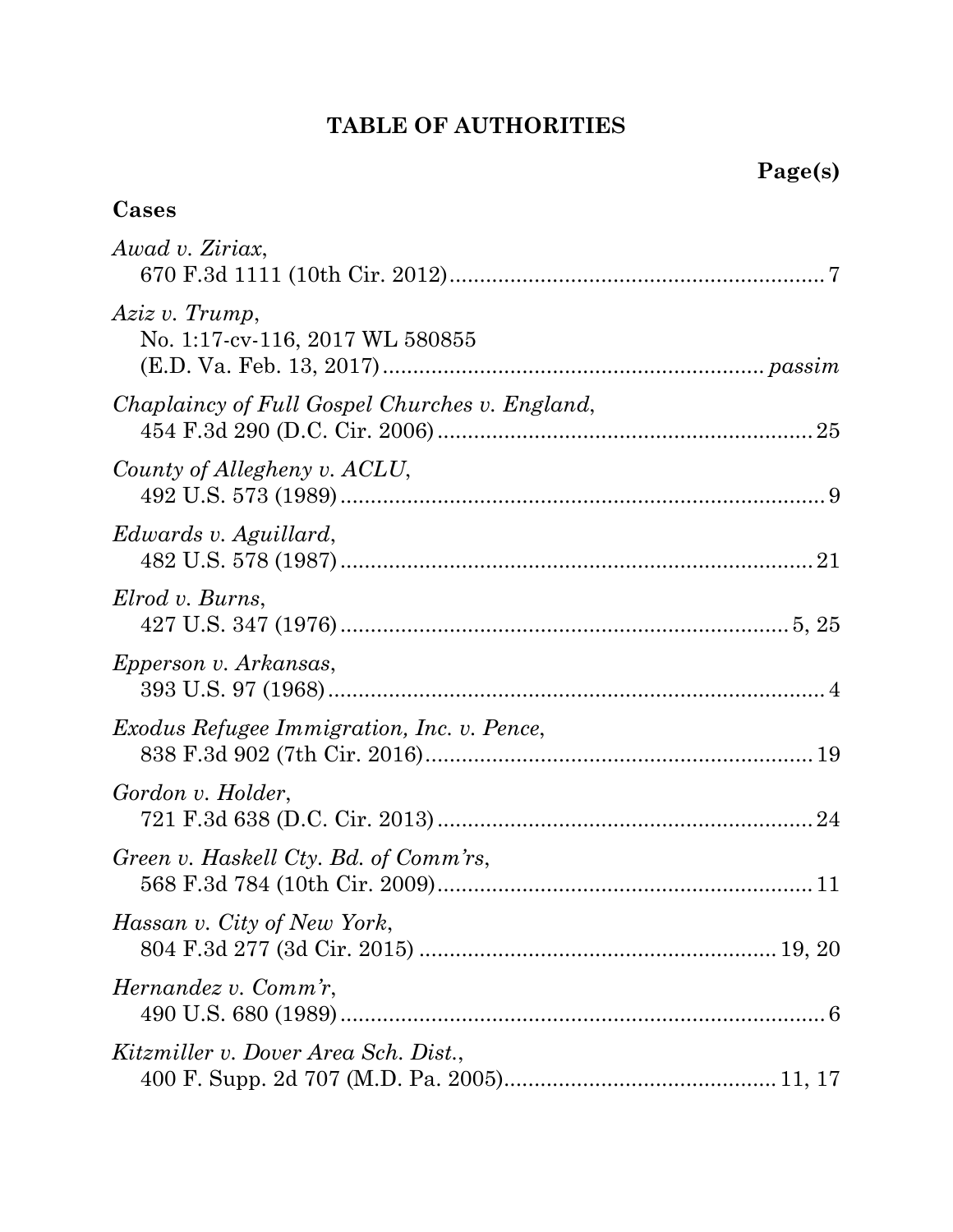| Page(s)                                                 |  |
|---------------------------------------------------------|--|
| Korematsu v. United States,                             |  |
| Larson v. Valente,                                      |  |
| Lemon v. Kurtzman,                                      |  |
| Lynch v. Donnelly,                                      |  |
| McCreary County, Ky. v. ACLU of Ky.,                    |  |
| Melendres v. Arpaio,                                    |  |
| Modrovich v. Allegheny County,                          |  |
| Santa Fe Indep. Sch. Dist. v. Doe,                      |  |
| Van Orden v. Perry,                                     |  |
| Vernon v. City of Los Angeles,                          |  |
| <i>Wallace v. Jaffree,</i>                              |  |
| Washington v. Trump,                                    |  |
| Washington v. Trump,<br>No. 2:17-cv-141, 2017 WL 462040 |  |
| Weinbaum v. City of Las Cruces,                         |  |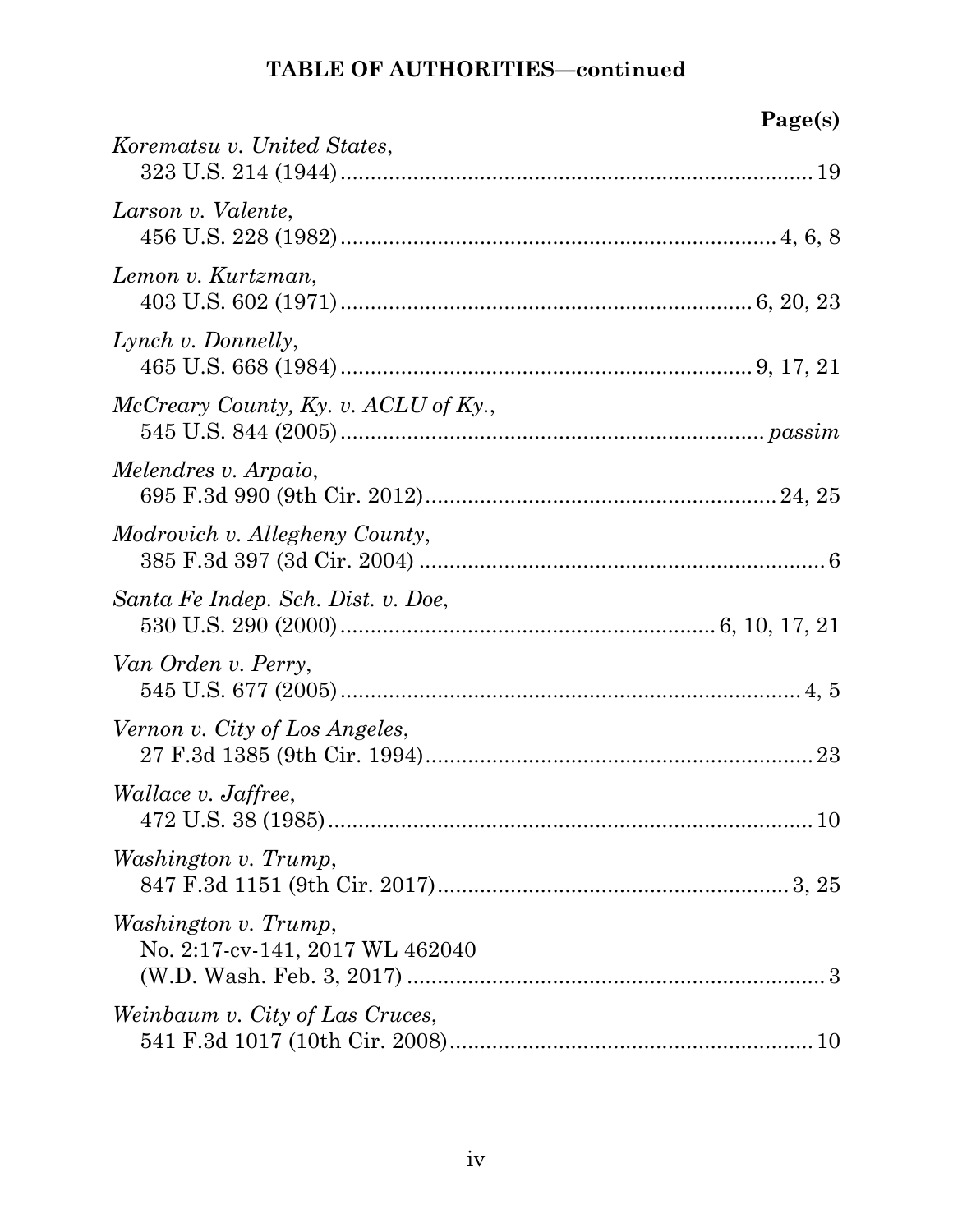| Page(s)                                                                                                                                                  |
|----------------------------------------------------------------------------------------------------------------------------------------------------------|
| Constitution                                                                                                                                             |
|                                                                                                                                                          |
| <b>Other Authorities</b>                                                                                                                                 |
| Ronn Blitzer, <i>President Trump Signs</i><br>New Travel Ban Executive Order, LAW NEWZ                                                                   |
| David Brody, <i>Brody File Exclusive: President Trump</i><br>Says Persecuted Christians Will Be Given Priority<br>As Refugees, CBN NEWS (Jan. 27, 2017), |
| Donald J. Trump Statement on Preventing Muslim<br><i>Immigration</i> , DONALD J. TRUMP FOR PRESIDENT                                                     |
| Donald Trump Remarks in Manchester, New Hampshire,                                                                                                       |
| Emergency Motion, <i>Washington v. Trump</i> ,                                                                                                           |
| Exec. Order No. 13,769,                                                                                                                                  |
| Exec. Order No. 13,780,                                                                                                                                  |
| Anna Giaritelli, Conway Explains Why 'Muslim, Islam'<br>Not in Trump Refugee Order, WASH. EXAMINER                                                       |
| Laura Jarrett et al., Trump Delays New Travel Ban<br><i>After Well-Reviewed Speech, CNN</i>                                                              |
| Andrew Kaczynski, Steve Bannon in 2010: Tslam Is Not a<br>Religion of Peace. Islam Is a Religion of Submission,'                                         |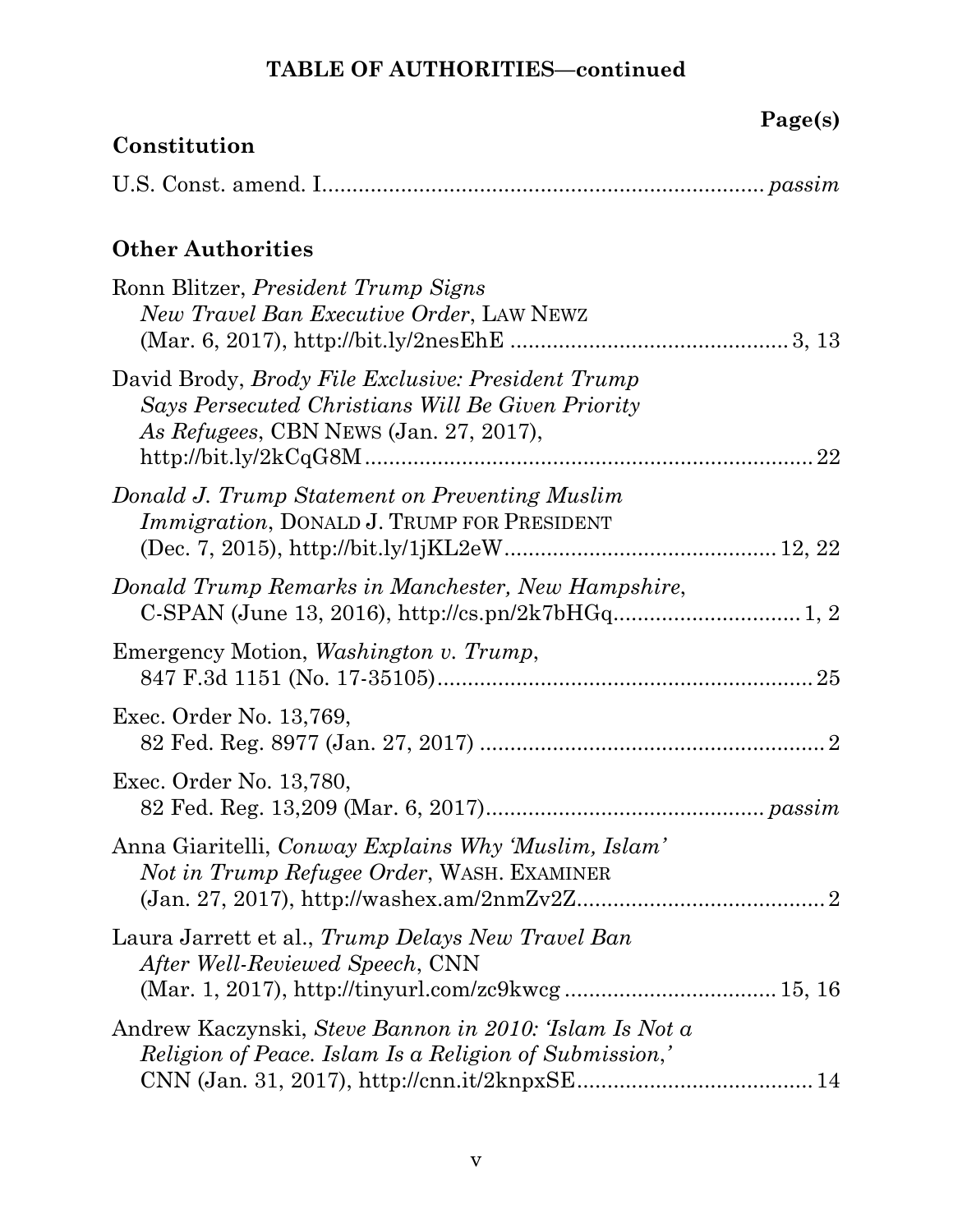|                                                                                                                                                      | Page(s) |
|------------------------------------------------------------------------------------------------------------------------------------------------------|---------|
| Jens Manuel Krogstad & Jynnah Radford,<br>Key Facts About Refugees to the U.S., PEW RES. CTR.                                                        |         |
| Phil McCausland et al., <i>Donald Trump Expected to</i><br>Sign New Immigration Order: A Timeline, NBC News                                          |         |
| <i>Meet the Press, NBC NEWS (July 24, 2016)</i>                                                                                                      |         |
| Ellen Nakashima, Domestic Extremists Have Killed<br>More Americans than Jihadists Since 9/11. How<br><i>the Government Is Responding, WASH. POST</i> |         |
| Alex Nowrasteh, Where Do Terrorists Come From? Not<br><i>the Nations Named in Trump Ban, NEWSWEEK</i>                                                |         |
| Evan Perez et al., <i>Inside the Confusion of the Trump</i><br><i>Executive Order and Travel Ban, CNN</i>                                            |         |
| PEW RES. CTR., THE GLOBAL RELIGIOUS LANDSCAPE (2012),<br>$http://bit.ly/2k4Us8B11$                                                                   |         |
| Presidential Candidate Donald Trump Town Hall Meeting<br><i>in Londonderry, New Hampshire, C-SPAN</i>                                                |         |
| <i>The Republican Ticket: Trump and Pence, CBS NEWS</i>                                                                                              |         |
| Darlene Superville, Trump Lashes Out at Federal Judge<br>Over Ruling on Travel Ban, St. LOUIS POST-DISPATCH                                          |         |
| Transcripts, Anderson Cooper 360 Degrees,                                                                                                            |         |
| U.S. DEP'T OF STATE, COUNTRY REPORTS ON TERRORISM 2015,                                                                                              |         |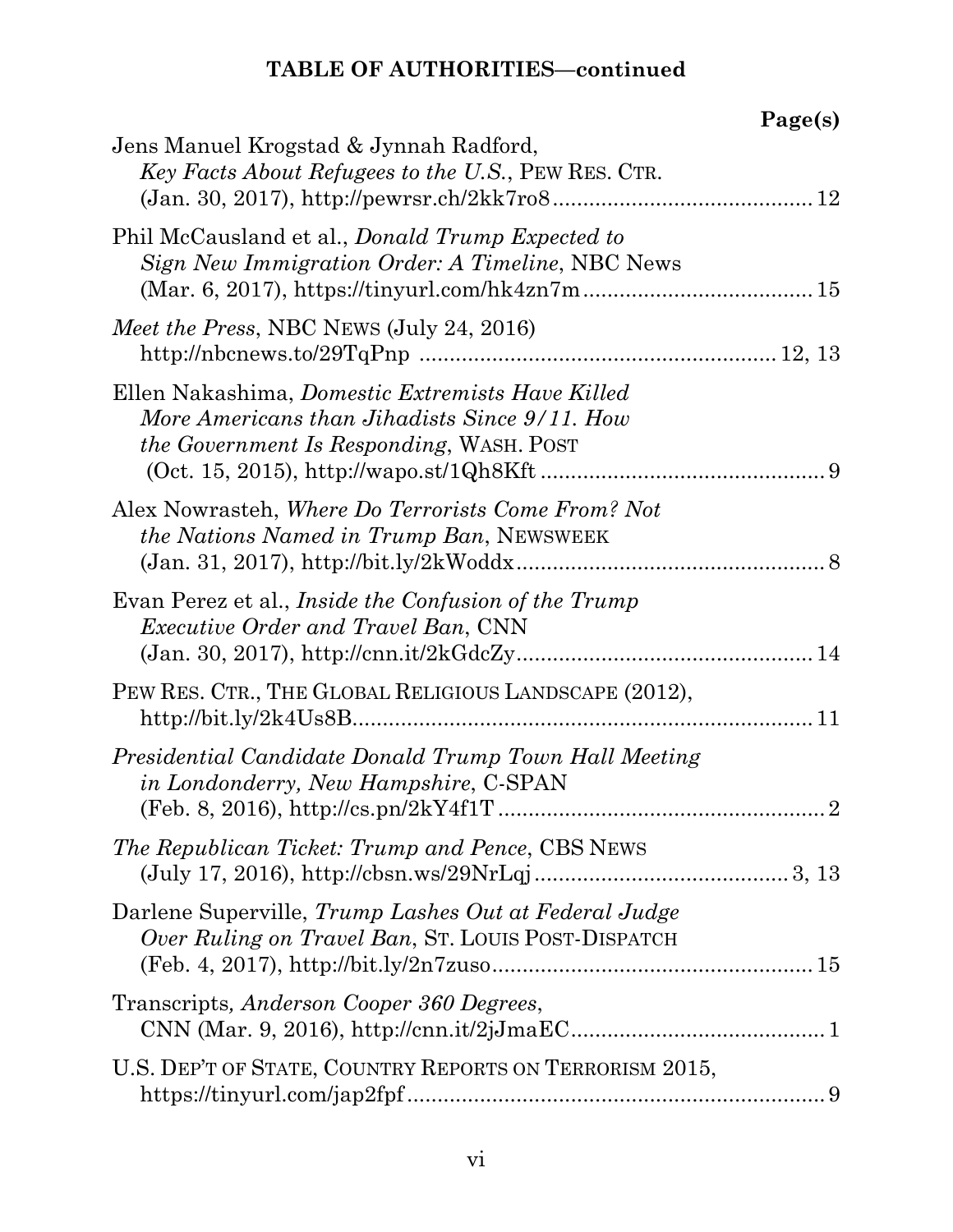|                                                           | Page(s) |
|-----------------------------------------------------------|---------|
| Amy B. Wang, Trump Asked for a 'Muslim Ban,'              |         |
| Giuliani Says—and Ordered a Commission to                 |         |
| Do It 'Legally,' WASH. POST                               |         |
|                                                           |         |
| Matt Zapotosky, <i>DHS Report Casts Doubt on Need for</i> |         |
| <i>Trump Travel Ban, WASH. POST</i>                       |         |
|                                                           |         |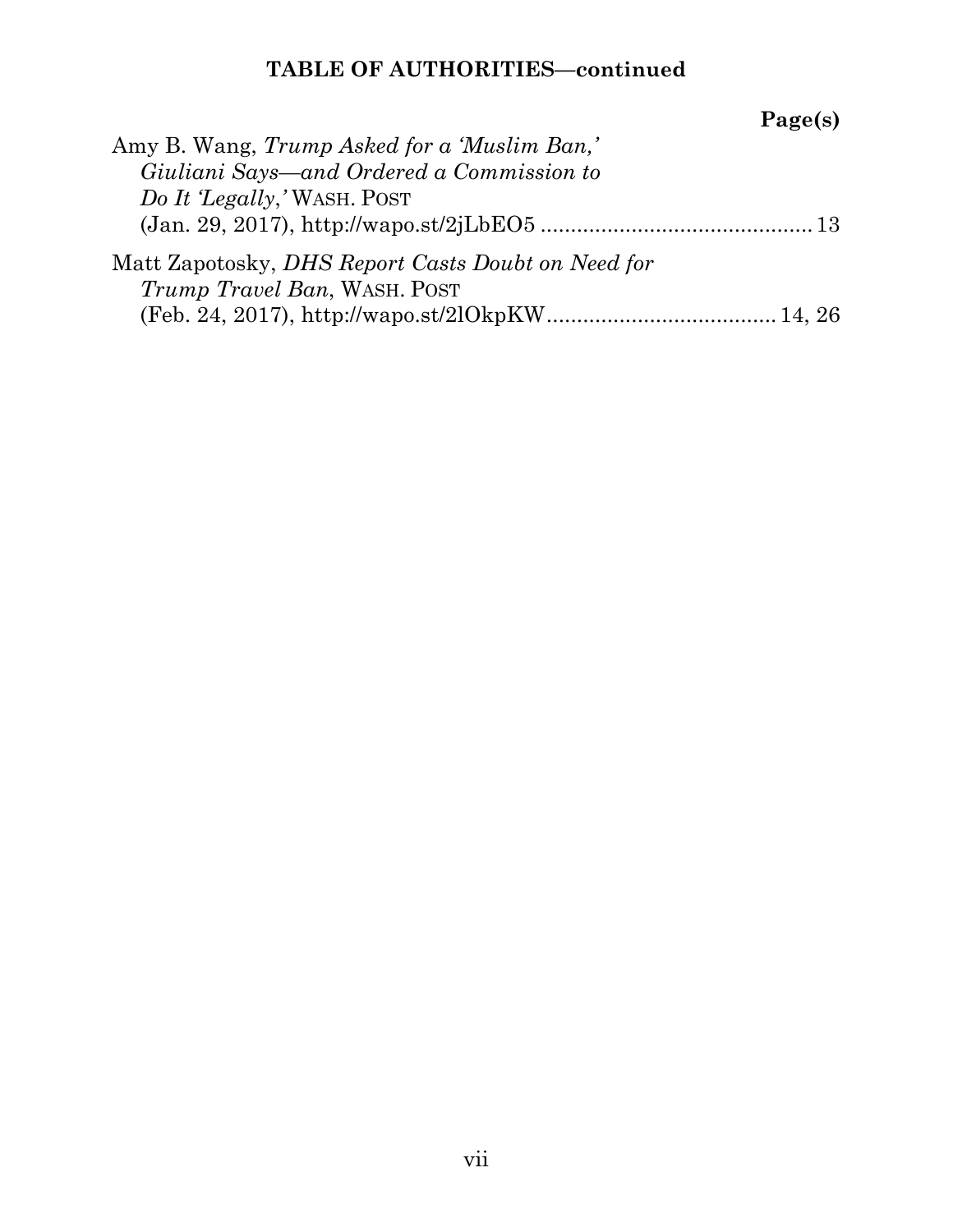#### **INTERESTS OF THE** *AMICI CURIAE***<sup>1</sup>**

As detailed in the accompanying motion, *amici curiae* are nonprofit public-interest organizations committed to preserving religious freedom. Because the challenged Executive Order discriminates against Muslims based solely on their faith, and because constitutional injuries will accrue immediately if the Executive Order takes effect, *amici* have a strong interest in ensuring that a temporary restraining order is granted.

### **BACKGROUND**

President Trump has spent more than a year promising to ban Muslims from entering the United States. During that time, he has repeatedly disparaged and attacked an entire religion and all its adherents because he says that it is "hard to separate . . . who is who" between Muslims and terrorists. Transcripts, *Anderson Cooper 360 Degrees*, CNN (Mar. 9, 2016), http://cnn.it/2jJmaEC. He has insisted that, without a Muslim ban, "hundreds of thousands of refugees from the Middle East" will attempt to "take over" and radicalize "our children."

 $\overline{a}$ 

<sup>&</sup>lt;sup>1</sup> No counsel for a party authored this brief in whole or in part, and no party or person other than *amici*, their members, or their counsel made a monetary contribution intended to fund the brief's preparation or submission. A motion accompanies this brief.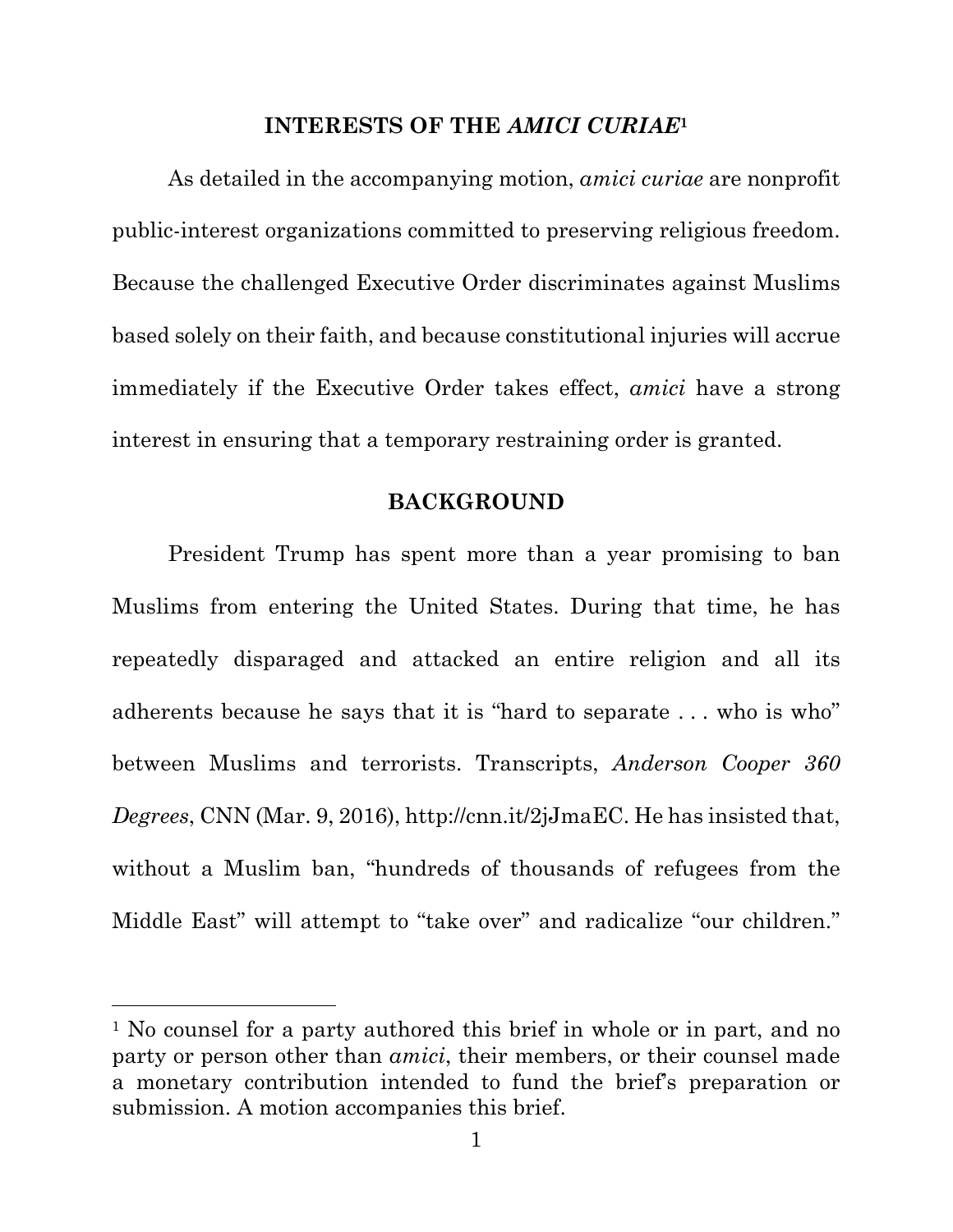*Donald Trump Remarks in Manchester, New Hampshire*, C-SPAN 20:05 (June 13, 2016), http://cs.pn/2k7bHGq. He has warned that Syrian refugees would "be a better, bigger, more horrible version than the legendary Trojan Horse." *Id.* And when he has "talked about the Muslims," he has explained: "we have to have a ban . . . it's gotta be a ban." *Presidential Candidate Donald Trump Town Hall Meeting in Londonderry, New Hampshire*, C-SPAN 28:00 (Feb. 8, 2016), http://cs.pn/2kY4f1T.

One week into his presidency, President Trump made good on these campaign promises by barring entry to the United States from seven predominantly Muslim countries and implementing a system to ban even more Muslims, from other countries, in the months to come. *See* Exec. Order No. 13,769, 82 Fed. Reg. 8977 (Jan. 27, 2017). When called to task over this unconstitutional discrimination on the basis of religion, the government insisted that the Executive Order avoided illegality because it was written to target certain countries rather than expressly naming Muslims. *See, e.g.*, Anna Giaritelli, *Conway Explains Why 'Muslim, Islam' Not in Trump Refugee Order*, WASH. EXAMINER (Jan. 27, 2017), http://washex.am/2nmZv2Z. But President Trump had already explained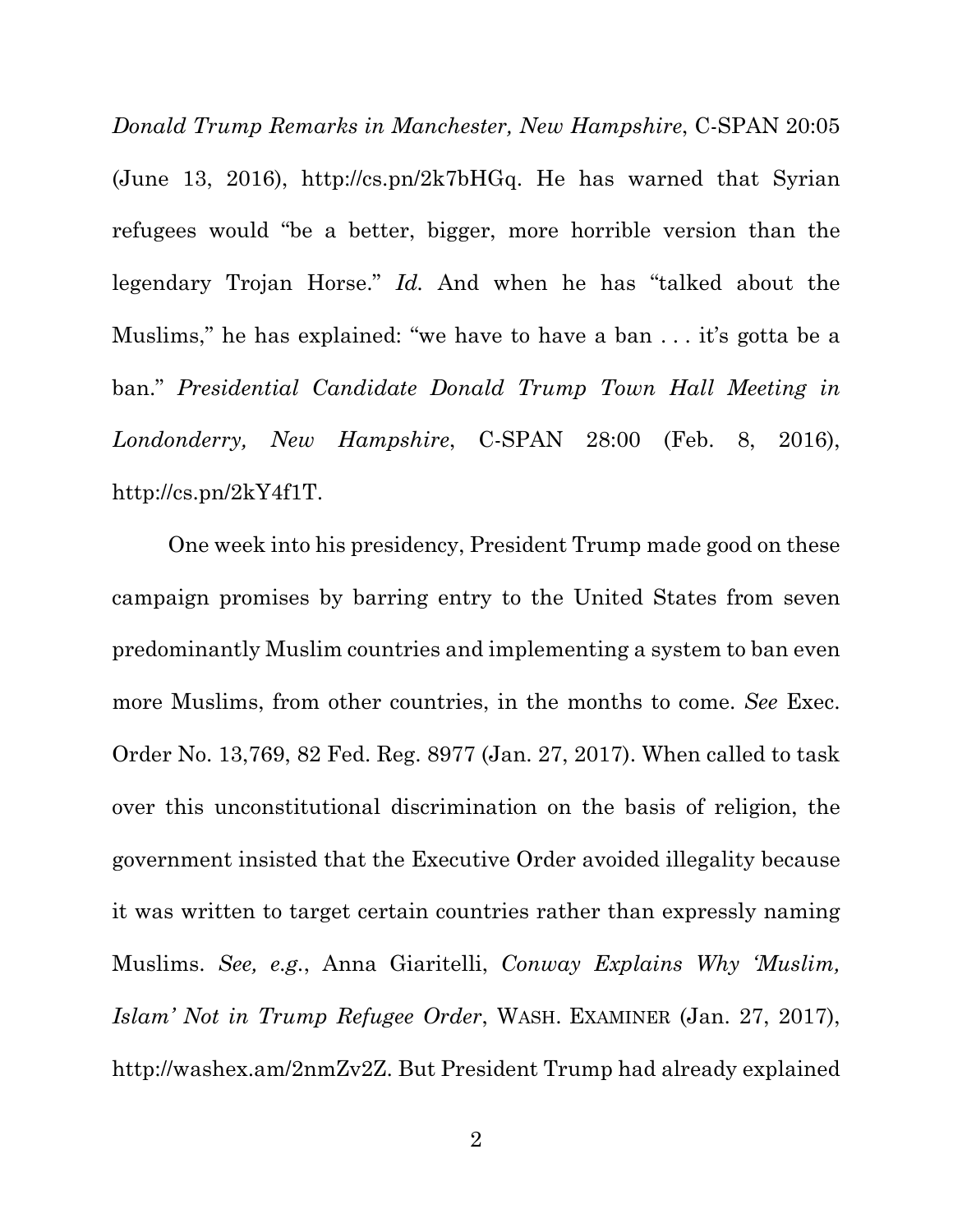the point of this linguistic subterfuge: When challenged over the illegality of banning an entire religion and its adherents, then-candidate Trump responded: "So you call it territories. OK? We're gonna do territories." *The Republican Ticket: Trump and Pence*, CBS NEWS (July 17, 2016), http://cbsn.ws/29NrLqj.

As the Ninth Circuit and the U.S. District Courts for the Western District of Washington and the Eastern District of Virginia have already recognized, the artifice does not change the basic fact that the first Executive Order was the promised Muslim ban, and hence it is unconstitutional. *See Washington v. Trump*, 847 F.3d 1151 (9th Cir. 2017); *Washington v. Trump*, No. 2:17-cv-00141-JLR, 2017 WL 462040 (W.D. Wash. Feb. 3, 2017); *Aziz v. Trump*, No. 1:17-cv-116, 2017 WL 580855 (E.D. Va., Feb. 13, 2017).

Blocked in court, President Trump promised to continue to litigate the existing ban and to issue a new Executive Order that would supplement the first one, explaining that his next attempt would be a continuation and extension of the previous effort. *See* Ronn Blitzer, *President Trump Signs New Travel Ban Executive Order*, LAW NEWZ (Mar. 6, 2017), http://bit.ly/2nesEhE. The result was Executive Order No.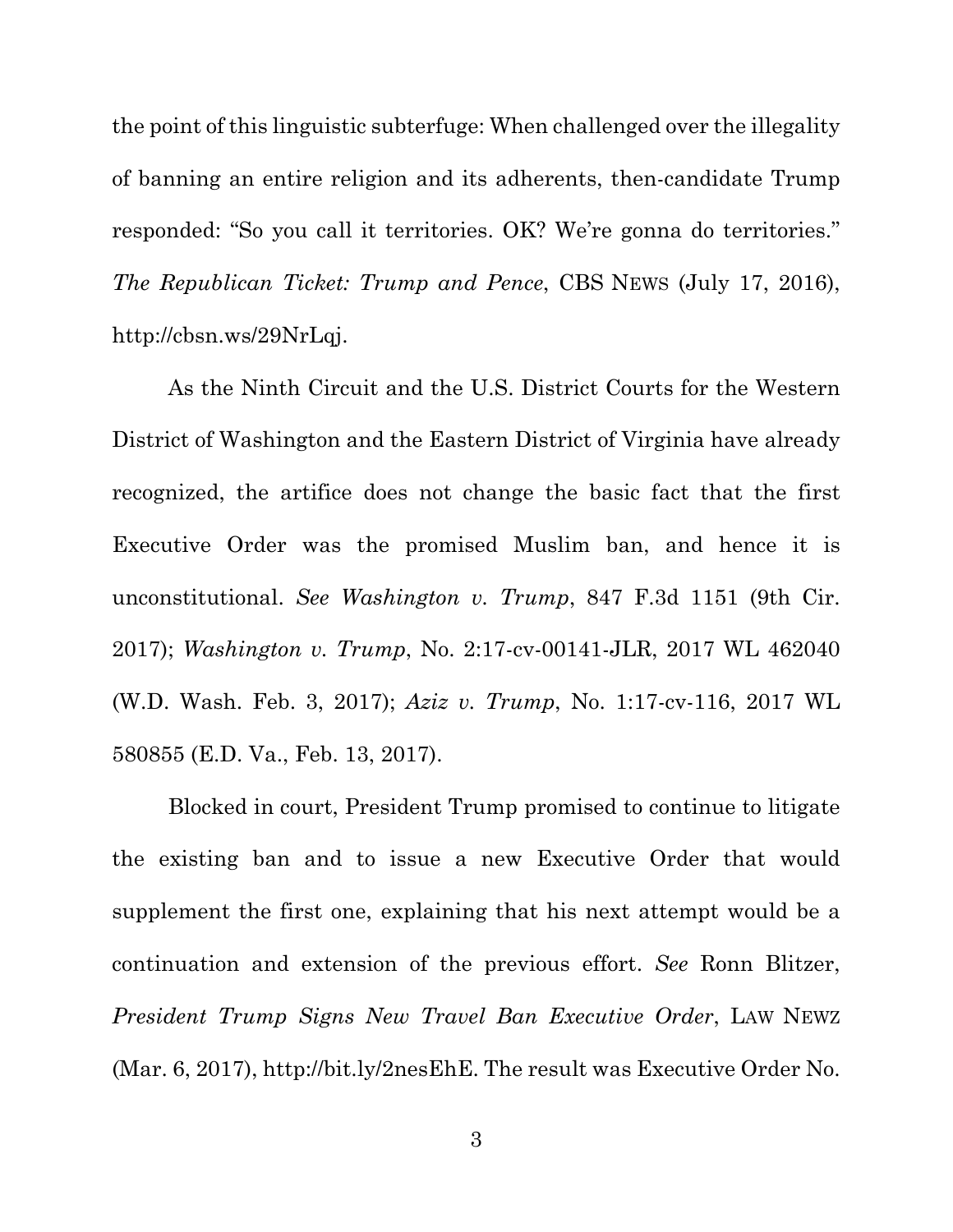13,780, 82 Fed. Reg. 13,209, § 13 (Mar. 6, 2017). This replacement Executive Order continues the ban on entry to the United States of persons from six of the same seven predominantly Muslim countries, while creating special enhanced procedures for addressing persons from the seventh. *Id.* §§ 1(f), 2(c), 4.

To be sure, the replacement Executive Order purports to address some concrete failings of the original version that the courts have identified, such as the exclusion of lawful permanent residents. *Id.* § 3(b). But it does not get to the basic defect: The efforts are all designed and intended to effect President Trump's promised ban on Muslims. Indeed, President Trump's Senior Policy Adviser, Stephen Miller, declared that the replacement Executive Order will produce the "same basic policy outcome" as the first. Sec. Am. Compl. ¶ 74.

### **ARGUMENT**

"The First Amendment mandates governmental neutrality between religion and religion," forbidding official discrimination. *Epperson v. Arkansas*, 393 U.S. 97, 104 (1968); *accord, e.g.*, *McCreary County, Ky. v. ACLU of Ky.*, 545 U.S. 844, 860 (2005); *Larson v. Valente*, 456 U.S. 228, 246 (1982). In mandating neutrality, the Religion Clauses "seek to assure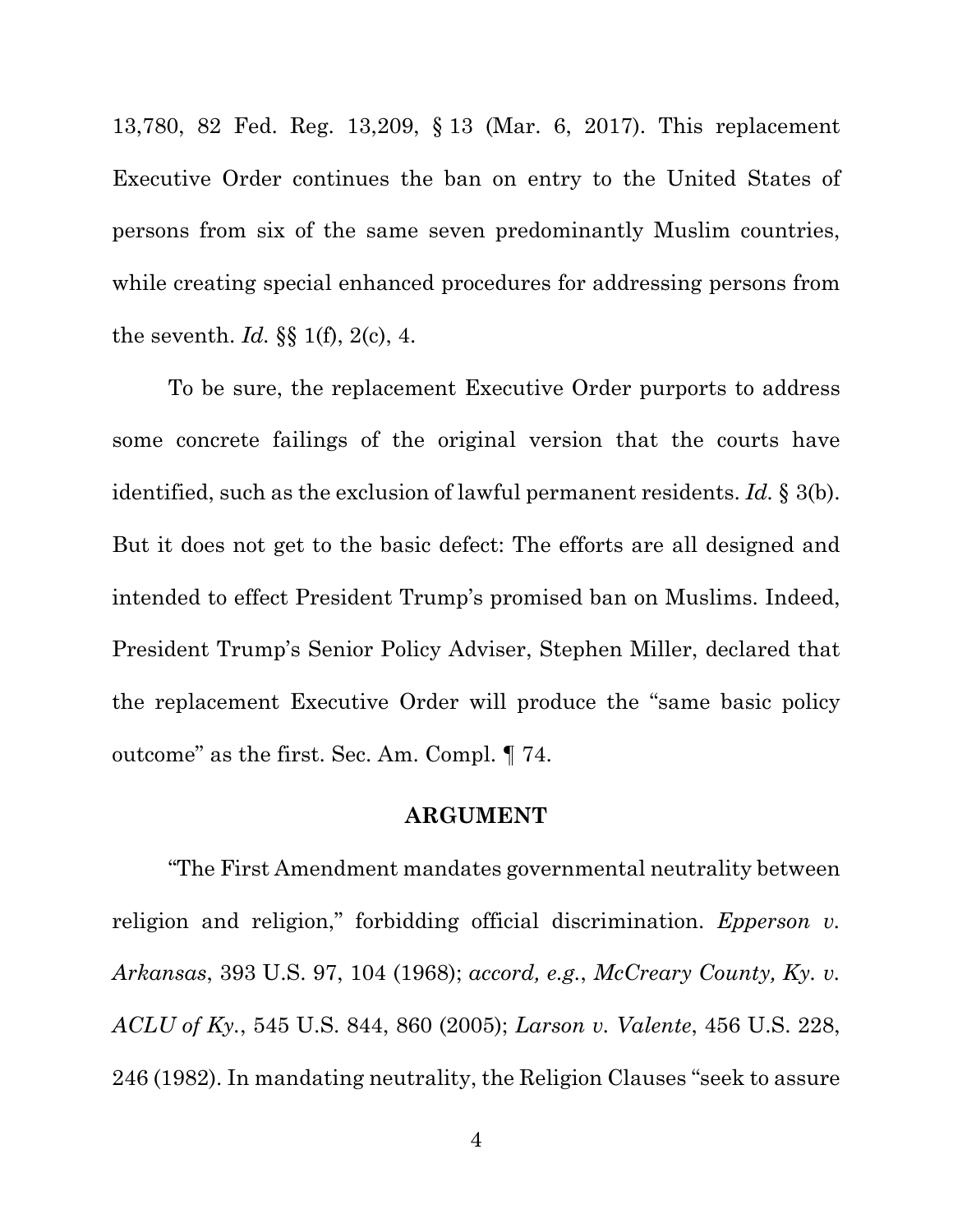the fullest possible scope of religious liberty and tolerance for all [and] . . . seek to avoid that divisiveness based upon religion that promotes social conflict, sapping the strength of government and religion alike." *Van Orden v. Perry*, 545 U.S. 677, 698 (2005) (Breyer, J., concurring) (internal quotation marks and citation omitted).

Ignoring this clear constitutional command, the government has singled out one religious group—Muslims—for official disfavor and maltreatment. By instituting a punishing ban on Muslim immigrants, the government runs roughshod over core First Amendment protections.

Because the Executive Order violates fundamental First Amendment rights, the injuries that it inflicts are irreparable as a matter of law. *Elrod v. Burns*, 427 U.S. 347, 373 (1976). And because the harms are imminent and extraordinary, a temporary restraining order should issue.

## **A. Plaintiffs Are Likely To Succeed On The Merits Because The Replacement Executive Order Continues To Violate The Establishment Clause.**

At least three tests apply in determining whether governmental action violates the Establishment Clause. First, when the government confers a denominational preference—when it acts to favor or disfavor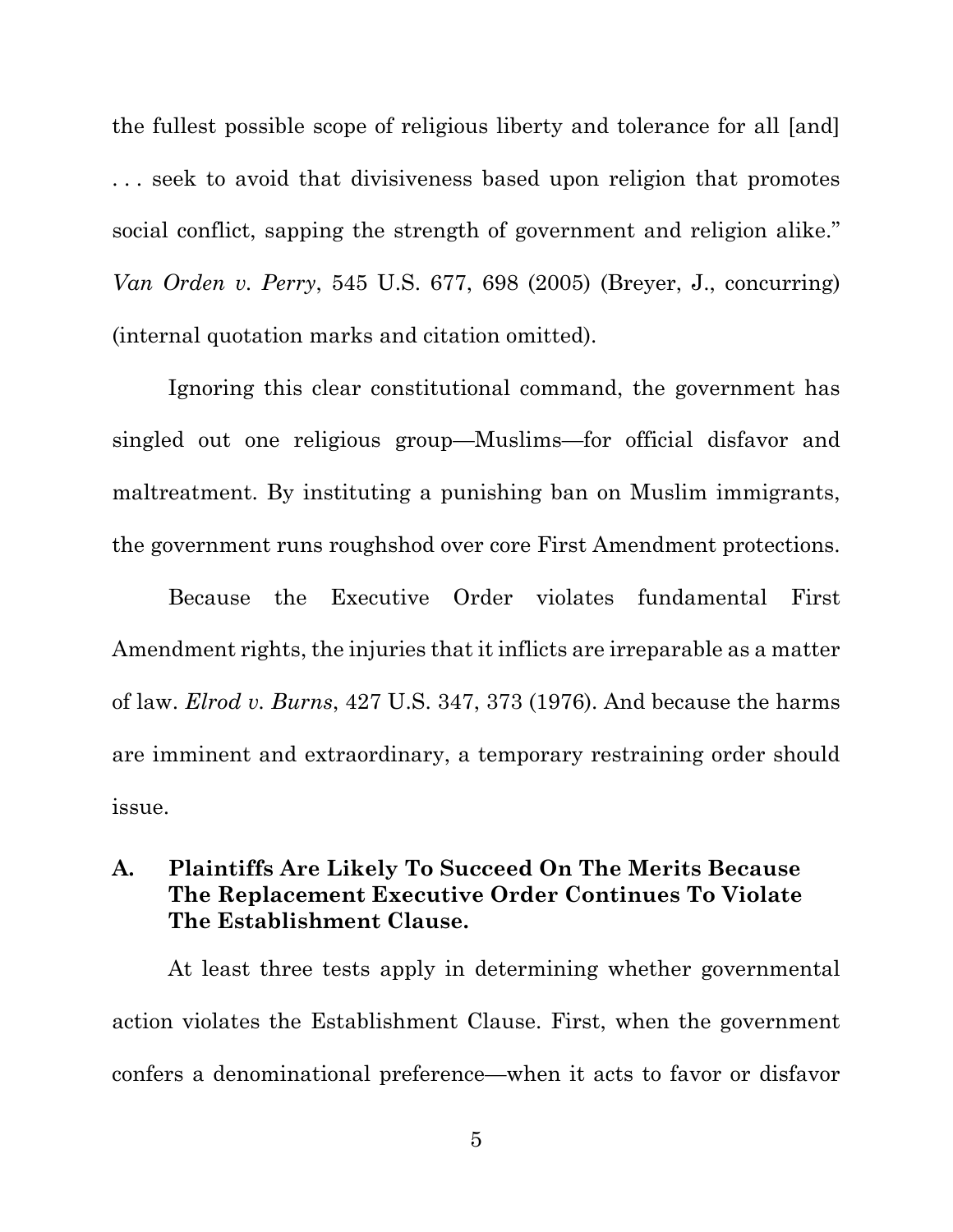one faith or denomination over others—its conduct is subject to strict scrutiny and presumptively does not stand. *Larson*, 456 U.S. at 246. Second, the action is reviewed to determine whether the government is endorsing—placing its stamp of approval on—religion or certain religious beliefs. *See, e.g.*, *Santa Fe Indep. Sch. Dist. v. Doe*, 530 U.S. 290, 308 (2000). Third, the action is evaluated under *Lemon v. Kurtzman*, 403 U.S. 602 (1971), to determine, among other considerations, whether the government acted with a religious purpose and whether the effect of the government's action is to favor or disfavor religion or a particular faith. It is customary to apply all the tests pertinent to the particular facts. *See, e.g.*, *Modrovich v. Allegheny County*, 385 F.3d 397, 400–01 (3d Cir. 2004); *see also Hernandez v. Comm'r*, 490 U.S. 680, 695 (1989) (courts should apply *Larson* when relevant before proceeding to *Lemon*). Failure to satisfy any of these tests invalidates the challenged action. The Executive Order fails them all.

### **1. The Executive Order fails the** *Larson* **Test.**

"The clearest command of the Establishment Clause is that one religious denomination cannot be officially preferred over another." *Larson*, 456 U.S. at 244; *accord McCreary*, 545 U.S. at 875 ("the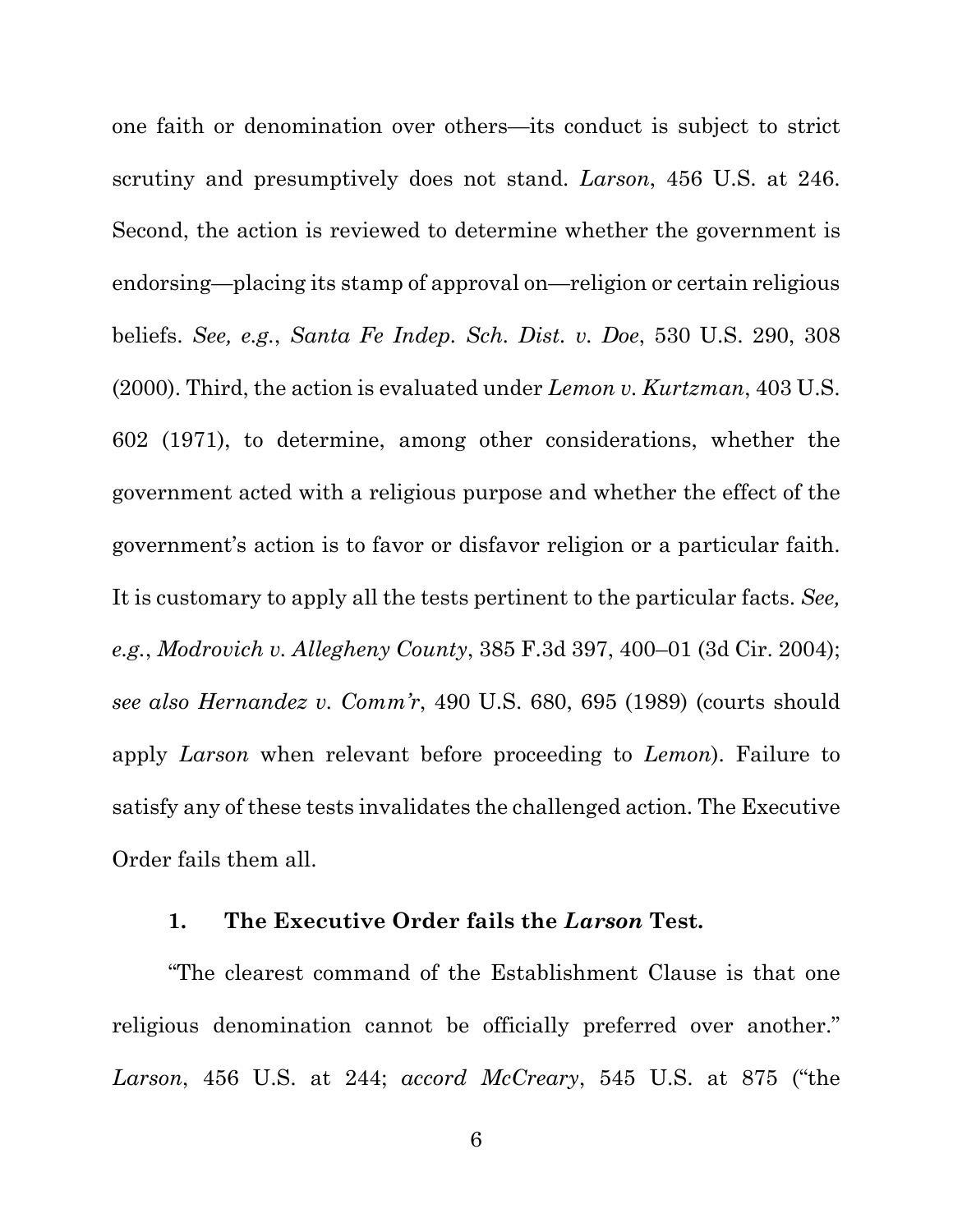government may not favor one religion over another, or religion over irreligion, religious choice being the prerogative of individuals"). Thus, when the government designates one denomination for different treatment—favorable or unfavorable—its action is subject to strict scrutiny under *Larson*. *See, e.g.*, *Awad v. Ziriax*, 670 F.3d 1111, 1129–30 (10th Cir. 2012) (applying strict scrutiny to and invalidating state law disfavoring Islam).

a. The replacement Executive Order continues to single out six countries that are almost entirely Muslim and subjects those who were born in or come from those countries—i.e., Muslims—to harsh legal disabilities. Exec. Order 13,780 §§ 1(f), 2(c). The disfavored status is not limited to people abroad; many within the United States will be harmed. For example, citizens of any of the six targeted countries who are lawfully residing in this country on a single-entry visa will be unable to leave the country for fear of being denied reentry. And U.S. citizens with relatives in the targeted countries will be separated from their loved ones. *See* Sec. Am. Compl. ¶¶ 24–27.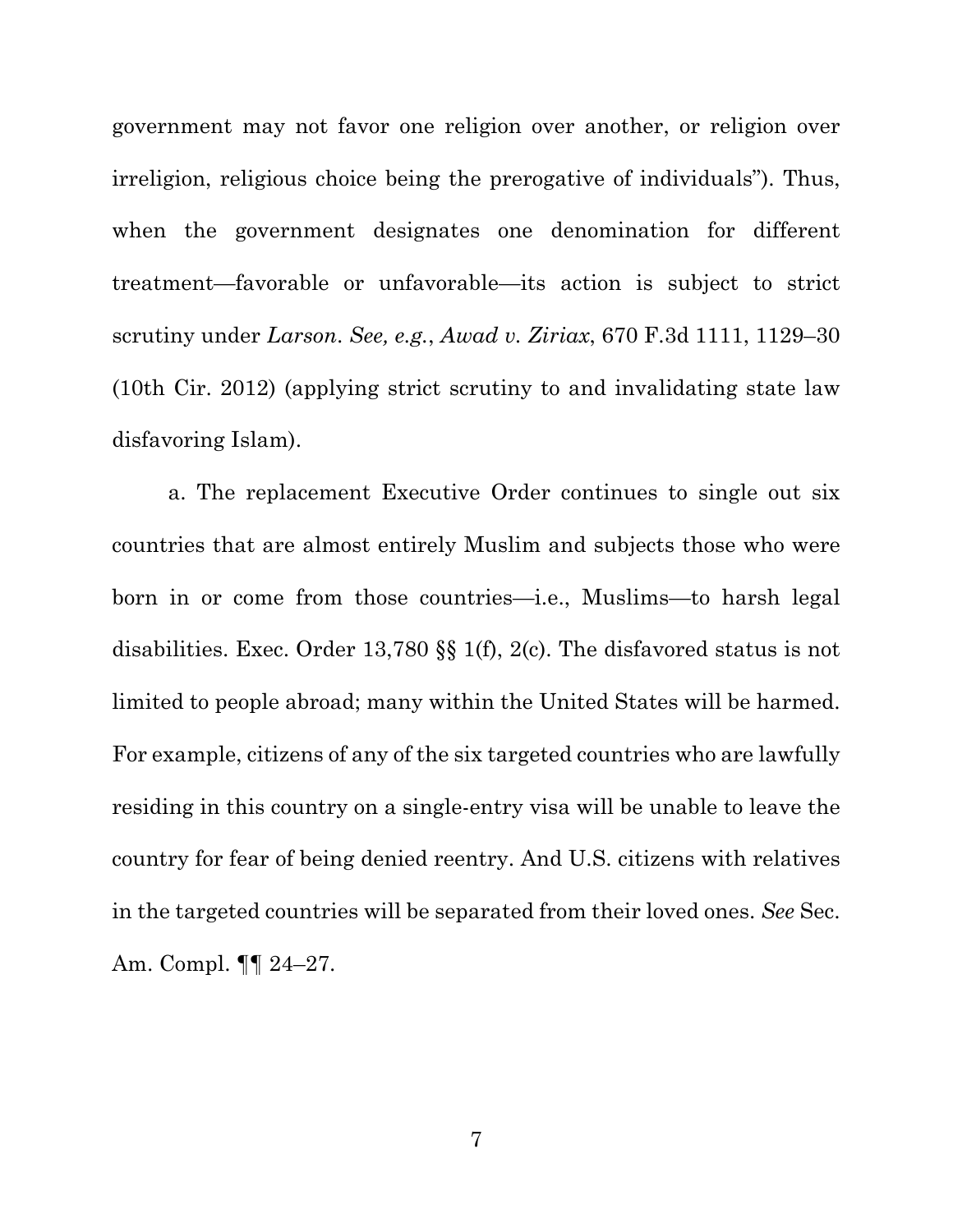Such straightforward religious favoritism is "suspect" and calls for "strict scrutiny in adjudging its constitutionality." *Larson*, 456 U.S. at 246.

b. For purposes of the strict-scrutiny analysis, the government has asserted an interest in "protect[ing] its citizens from terrorist attacks, including those committed by foreign nationals." Exec. Order 13,780 § 1(a). Preventing terrorism is a compelling interest. But the Executive Order must be "closely fitted to further the interest." *Larson*, 456 U.S. at 248. It isn't.

A policy of suddenly, flatly, and universally excluding Muslims without regard to whether they have any connection whatever to terrorism is not the least restrictive means to fight terrorism. People from the countries listed in the Executive Order have, collectively, killed *zero* people in terrorist attacks in the United States since 1975. Alex Nowrasteh, *Where Do Terrorists Come From? Not the Nations Named in Trump Ban*, NEWSWEEK (Jan. 31, 2017), http://bit.ly/2kWoddx. Not a single one of the top five countries of origin for foreign-born perpetrators of terrorism in the United States is listed in or covered by the Executive Order. *See id.* Homegrown terrorism—by non-Muslims—is a far greater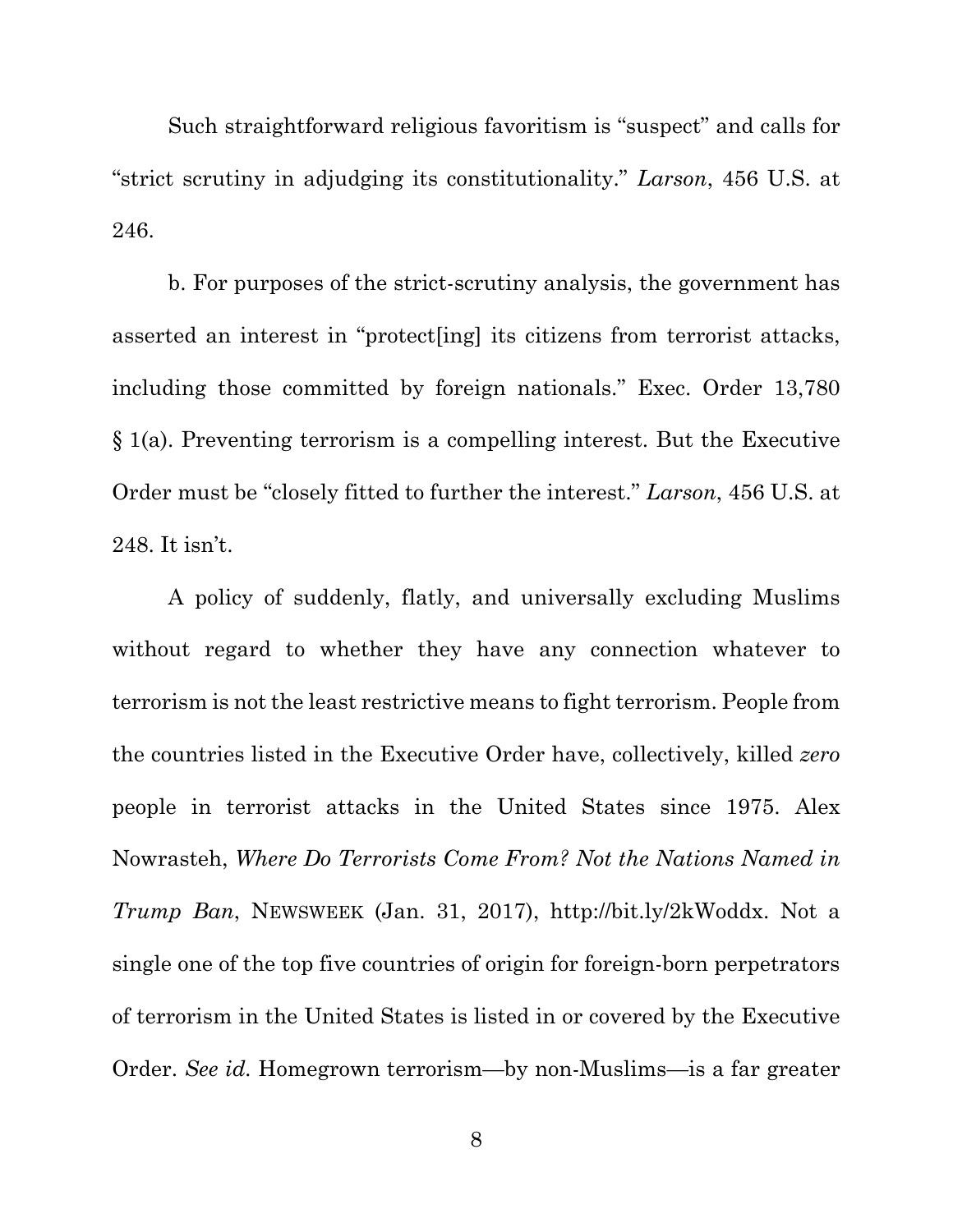threat and causes significantly more deaths, yet the Executive Order leaves that problem entirely unaddressed. *See, e.g.*, Ellen Nakashima, *Domestic Extremists Have Killed More Americans than Jihadists Since 9/11. How the Government Is Responding*, WASH. POST (Oct. 15, 2015), http://wapo.st/1Qh8Kft. And the Executive Order does not cover any of the non-Muslim countries that the U.S. Department of State has identified as "Terrorist Safe Havens." *Cf.* U.S. DEP'T OF STATE, COUNTRY REPORTS ON TERRORISM 2015, https://tinyurl.com/jap2fpf. Hence, the policy's fit with the government's asserted interest is not merely loose; it is nonexistent. *See Aziz*, 2017 WL 580855, at \*3.

#### **2. The Executive Order fails the Endorsement Test.**

The Establishment Clause forbids government to "discriminate among persons on the basis of their religious beliefs and practices" and hence "prohibits government from appearing to take a position on questions of religious belief or from 'making adherence to a religion relevant in any way to a person's standing in the political community.'" *County of Allegheny v. ACLU*, 492 U.S. 573, 590, 594 (1989) (quoting *Lynch v. Donnelly*, 465 U.S. 668, 687 (1984) (O'Connor, J., concurring)). "[T]he government may not favor one religion over another" by endorsing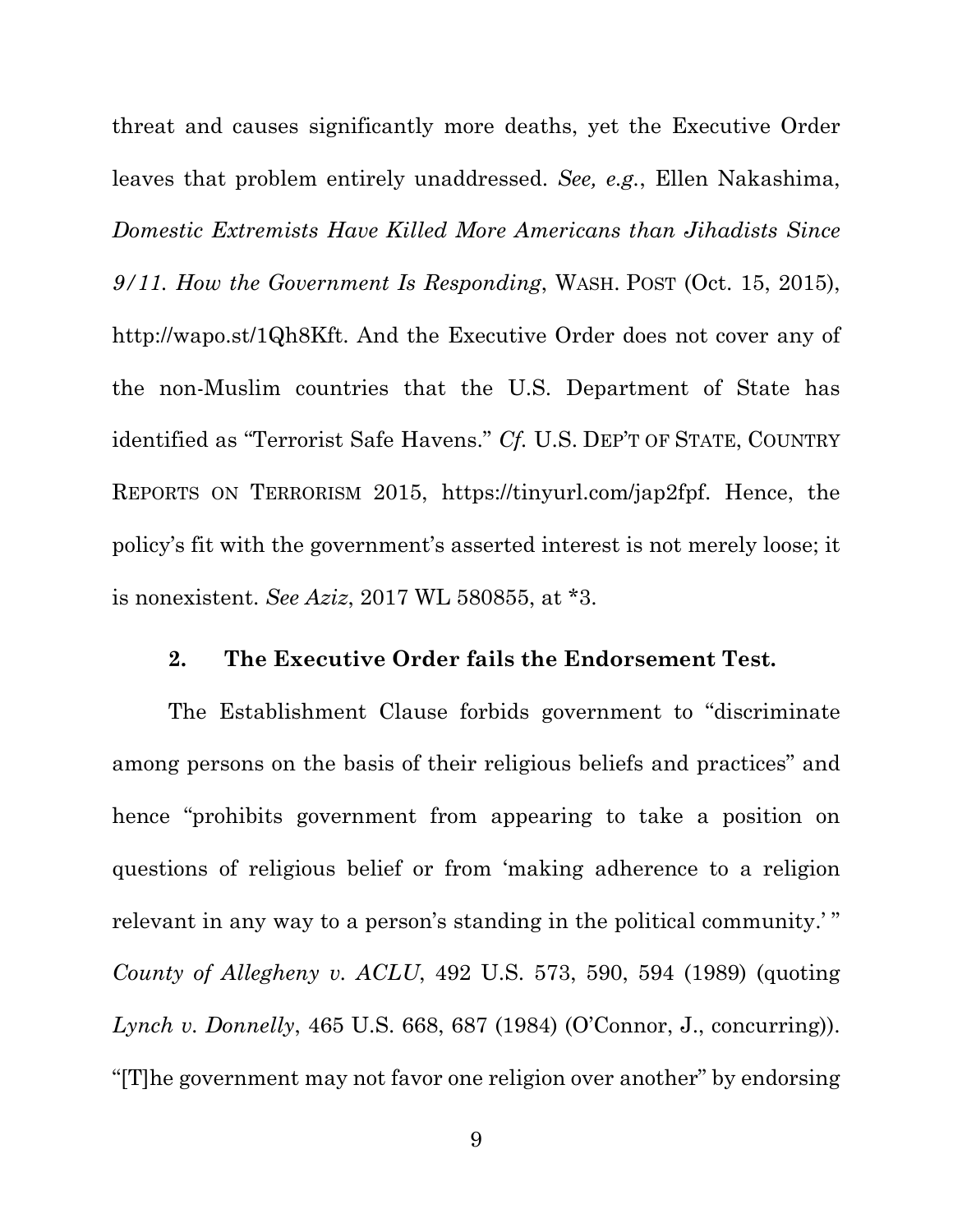the one or condemning the other. *McCreary*, 545 U.S. at 875. Yet the Executive Order does exactly that.

a. The Establishment Clause is violated by "both perceived and actual endorsement of religion." *Santa Fe*, 530 U.S. at 305. Hence the question under the Endorsement Test is " 'whether an objective observer . . . would perceive" the government to have placed its stamp of approval or disapproval on religion or on a particular faith. *Id.* at 308 (quoting *Wallace v. Jaffree*, 472 U.S. 38, 76 (1985) (O'Connor, J., concurring in the judgment)). This hypothetical " 'objective observer' is presumed to know far more than most actual members of a given community." *Weinbaum v. City of Las Cruces*, 541 F.3d 1017, 1031 n.16 (10th Cir. 2008). Most notably, the objective observer is "presumed to be familiar with the history of the government's actions and competent to learn what history has to show." *McCreary*, 545 U.S. at 866. What is more, even officially repudiated past acts are not "dead and buried" but remain in the reasonable observer's memory, affecting how the final governmental action is viewed. *Id.* at 870.

Hence, as a matter of law, the public's view and understanding of the challenged policy here and the entire history of publicly available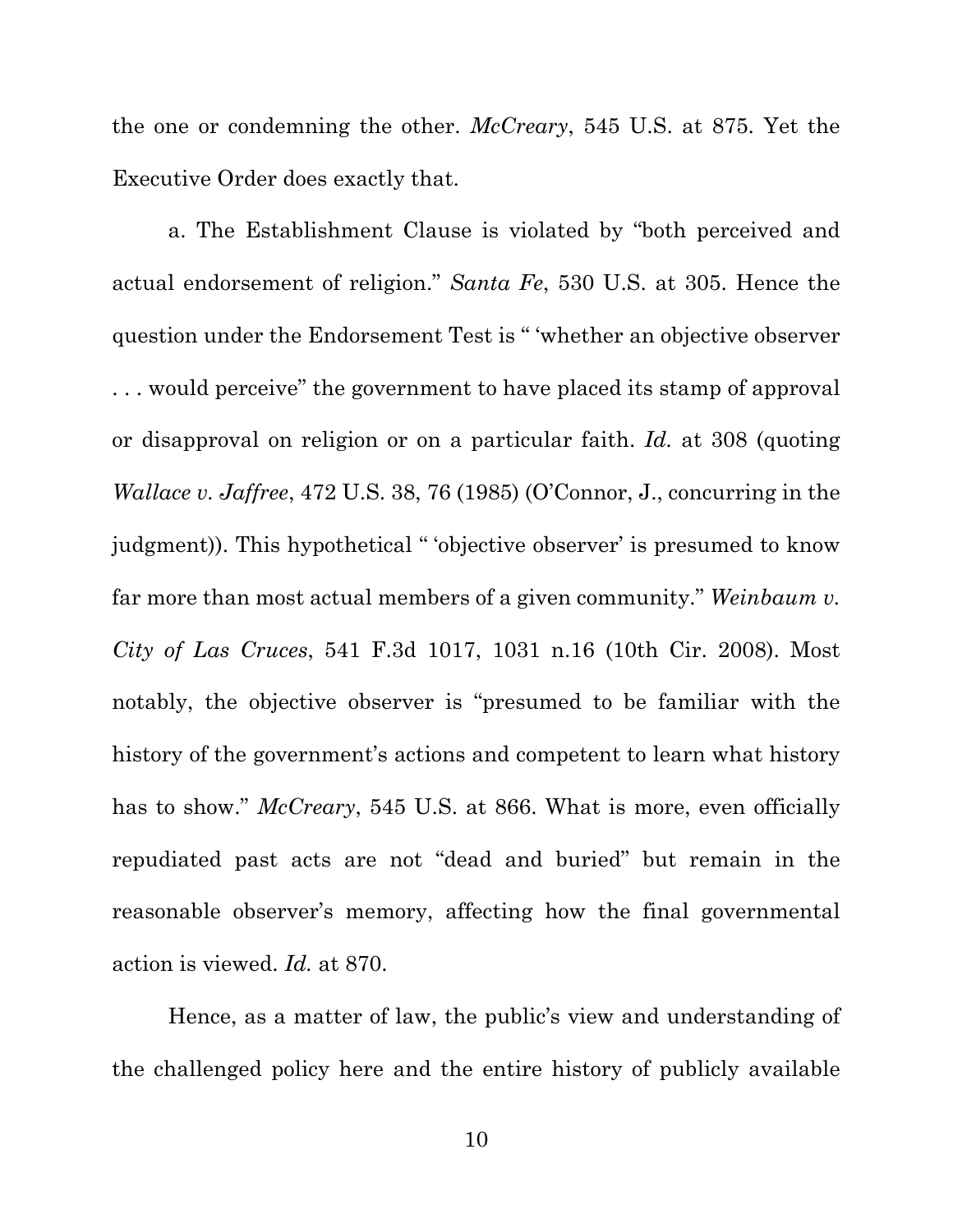information about its genesis and evolution must be considered in determining whether the replacement Executive Order is an unconstitutional religious endorsement. *See McCreary*, 545 U.S. at 866; *Green v. Haskell Cty. Bd. of Comm'rs*, 568 F.3d 784, 801 (10th Cir. 2009); *Kitzmiller v. Dover Area Sch. Dist.*, 400 F. Supp. 2d 707, 734 (M.D. Pa. 2005). If a reasonable observer considering the full history and context of the policy would perceive governmental endorsement, even if the government did not intend it, the policy cannot stand. *See McCreary*, 545 U.S. at 866.

b. Disapproval of Islam and approval of other faiths is apparent from the bare text of the Executive Order. Sections 1 and 2 single out for exclusion persons from six overwhelmingly Muslim nations: Iran (99.5% Muslim), Libya (96.6% Muslim), Somalia (99.8% Muslim), Sudan (90.7% Muslim), Syria (92.8% Muslim), and Yemen (99.1% Muslim). *See* Exec. Order 13,780 §§ 1(f), 2(c); PEW RES. CTR., THE GLOBAL RELIGIOUS LANDSCAPE 45–50 (2012), http://bit.ly/2k4Us8B. Section 4 requires additional screening procedures for persons from Iraq (99.0% Muslim). PEW RES. CTR., *supra*, at 47. And Section 6 blocks entry of all refugees temporarily (Exec. Order 13,780 § 6(a))—disproportionately affecting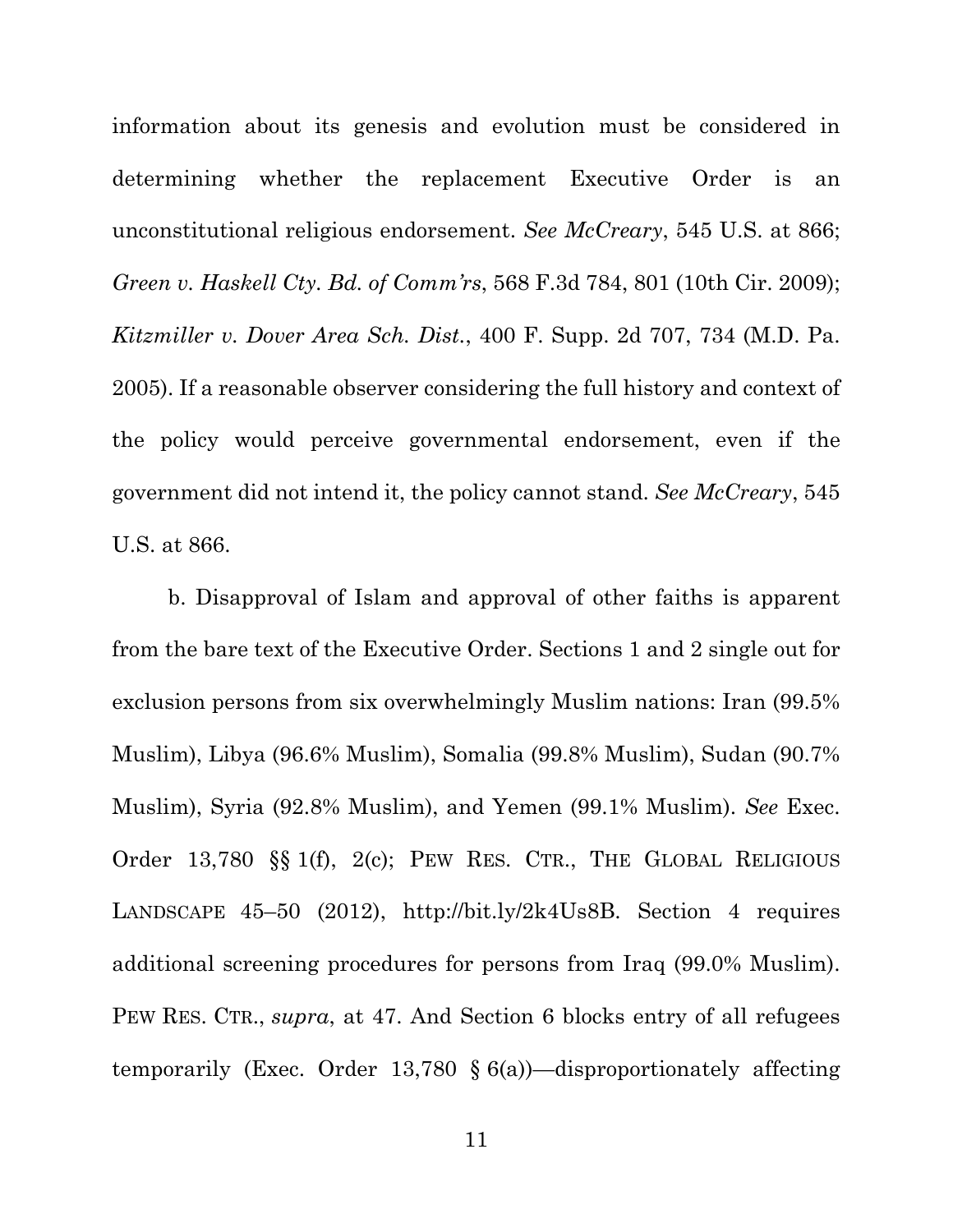Muslims because Muslims made up a plurality of all refugees resettled in the United States last year, the number of Muslim refugees having increased almost every year over the past decade. Jens Manuel Krogstad & Jynnah Radford, *Key Facts About Refugees to the U.S.*, PEW RES. CTR. (Jan. 30, 2017), http://pewrsr.ch/2kk7ro8. The intention to disfavor Muslims, and only Muslims, is pellucid.

c. Though these features of the Executive Order alone suffice to communicate official preference for non-Muslims, as a matter of law the objective observer knows much more.

First, both Executive Orders on immigration are rooted in thencandidate Trump's public and repeated promises of a "total and complete shutdown of Muslims entering the United States." *Donald J. Trump Statement on Preventing Muslim Immigration*, DONALD J. TRUMP FOR PRESIDENT (Dec. 7, 2015), http://bit.ly/1jKL2eW.

Second, candidate Trump renamed and repackaged his Muslim ban only after public outcry over its illegality, candidly explaining that because "[p]eople were so upset when [he] used the word Muslim," he would no longer "use the word Muslim" but would now be "talking territory instead of Muslim." *Meet the Press*, NBC NEWS (July 24, 2016)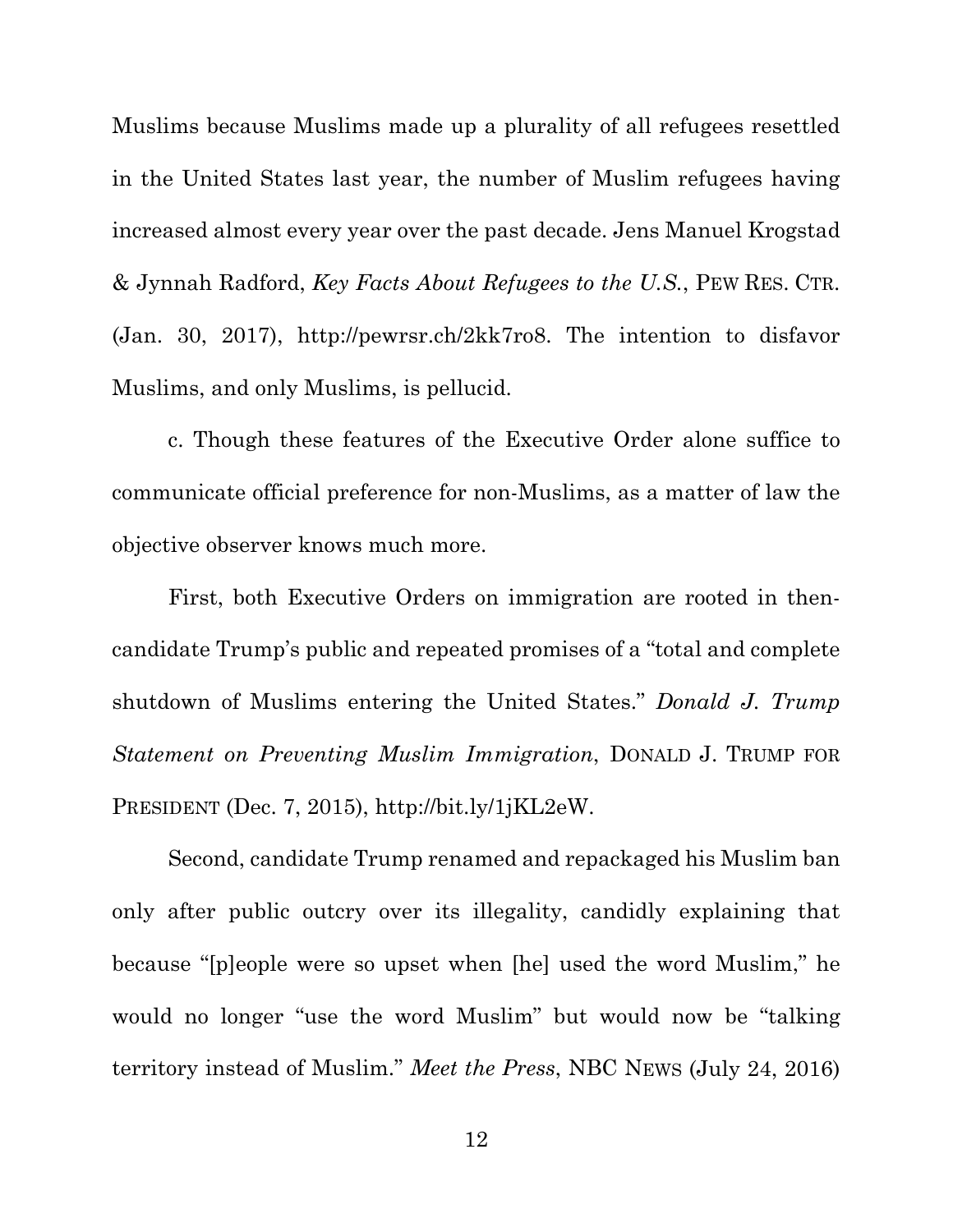http://nbcnews.to/29TqPnp; *see also The Republican Ticket: Trump and Pence*, *supra* ("[C]all it whatever you want. We'll call it territories, OK?").

Third, President Trump publicly described this change as not "a pull-back" but "an *expansion*" of his Muslim ban. *Meet the Press*, *supra* (emphasis added).

Fourth, after the election, President-elect Trump asked Rudy Giuliani (then a vice-chair of the President-elect's transition team) how the "Muslim ban" could be implemented "legally." Amy B. Wang, *Trump Asked for a 'Muslim Ban,' Giuliani Says—and Ordered a Commission to Do It 'Legally*,*'* WASH. POST (Jan. 29, 2017), http://wapo.st/2jLbEO5.

Fifth, the President originally announced that he would issue what would become the replacement Executive Order as a supplement to its enjoined precursor, while still fighting also to resurrect the earlier effort. *See* Blitzer, *supra*.

Sixth, the replacement Executive Order on its face announces its purpose to continue the work of the enjoined one. Exec. Order 13,780  $§ 1(i).$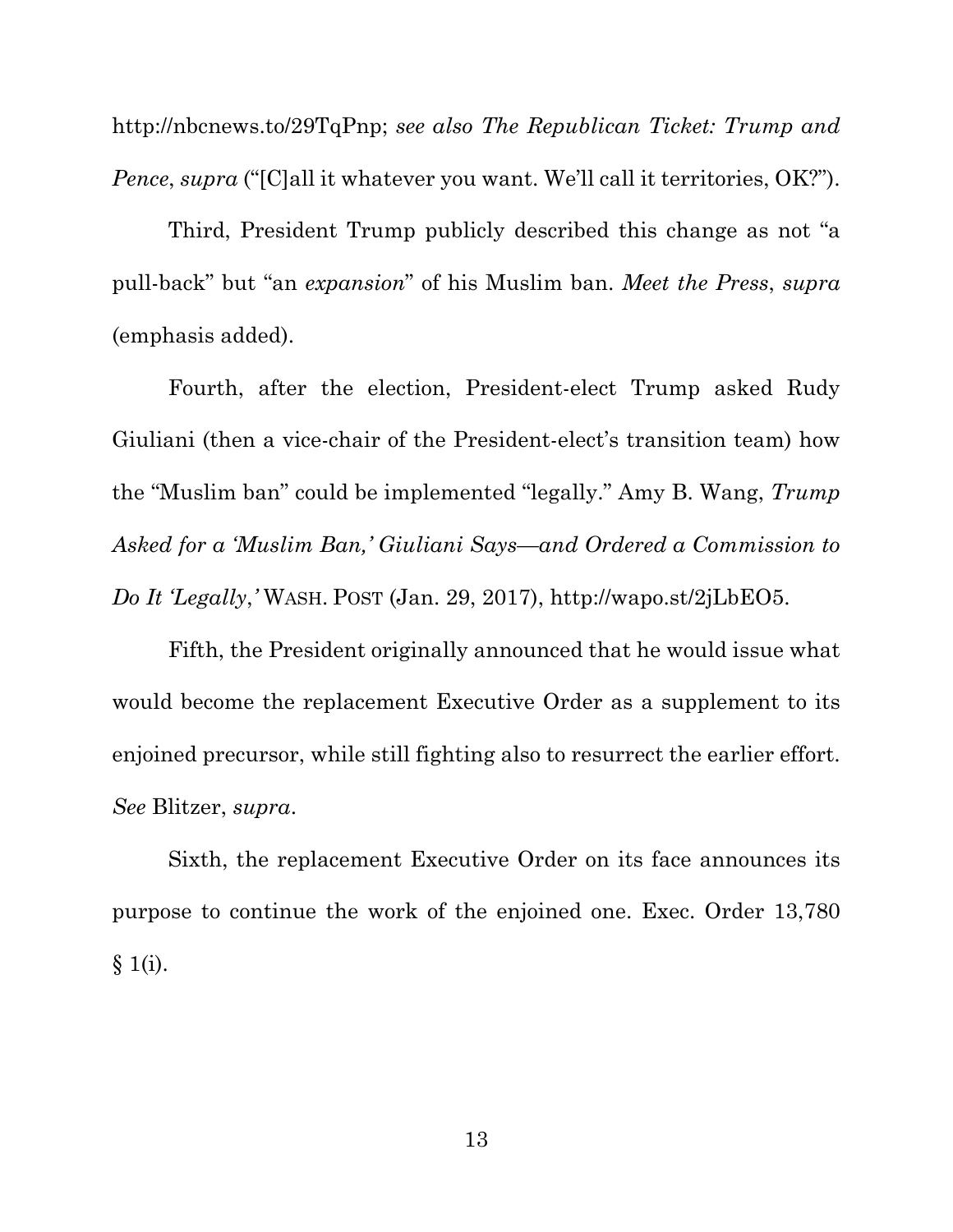Seventh, as noted above, the President's Senior Policy Adviser specifically announced that the replacement Executive Order would have the "same basic policy outcome" as the earlier one. Sec. Am. Compl. ¶ 74.

Eighth, the objective observer will also be aware that, notwithstanding the President's insistence that his Muslim ban is necessary to ensure national security, the first Executive Order was crafted not by national-security experts but by political advisers, who themselves have a public record of hostility toward Muslims. Evan Perez et al., *Inside the Confusion of the Trump Executive Order and Travel Ban*, CNN (Jan. 30, 2017), http://cnn.it/2kGdcZy; Andrew Kaczynski, *Steve Bannon in 2010: 'Islam Is Not a Religion of Peace. Islam Is a Religion of Submission*,*'* CNN (Jan. 31, 2017), http://cnn.it/2knpxSE. Although less is yet known about who may have drafted the replacement Executive Order, the Department of Homeland Security has determined that "citizenship is an 'unreliable' threat indicator and that people from the seven [now six] countries have rarely been implicated in U.S.-based terrorism" (Matt Zapotosky, *DHS Report Casts Doubt on Need for Trump Travel Ban*, WASH. POST (Feb. 24, 2017), http://wapo.st/2lOkpKW), leaving not even a fig leaf of justification for the measure.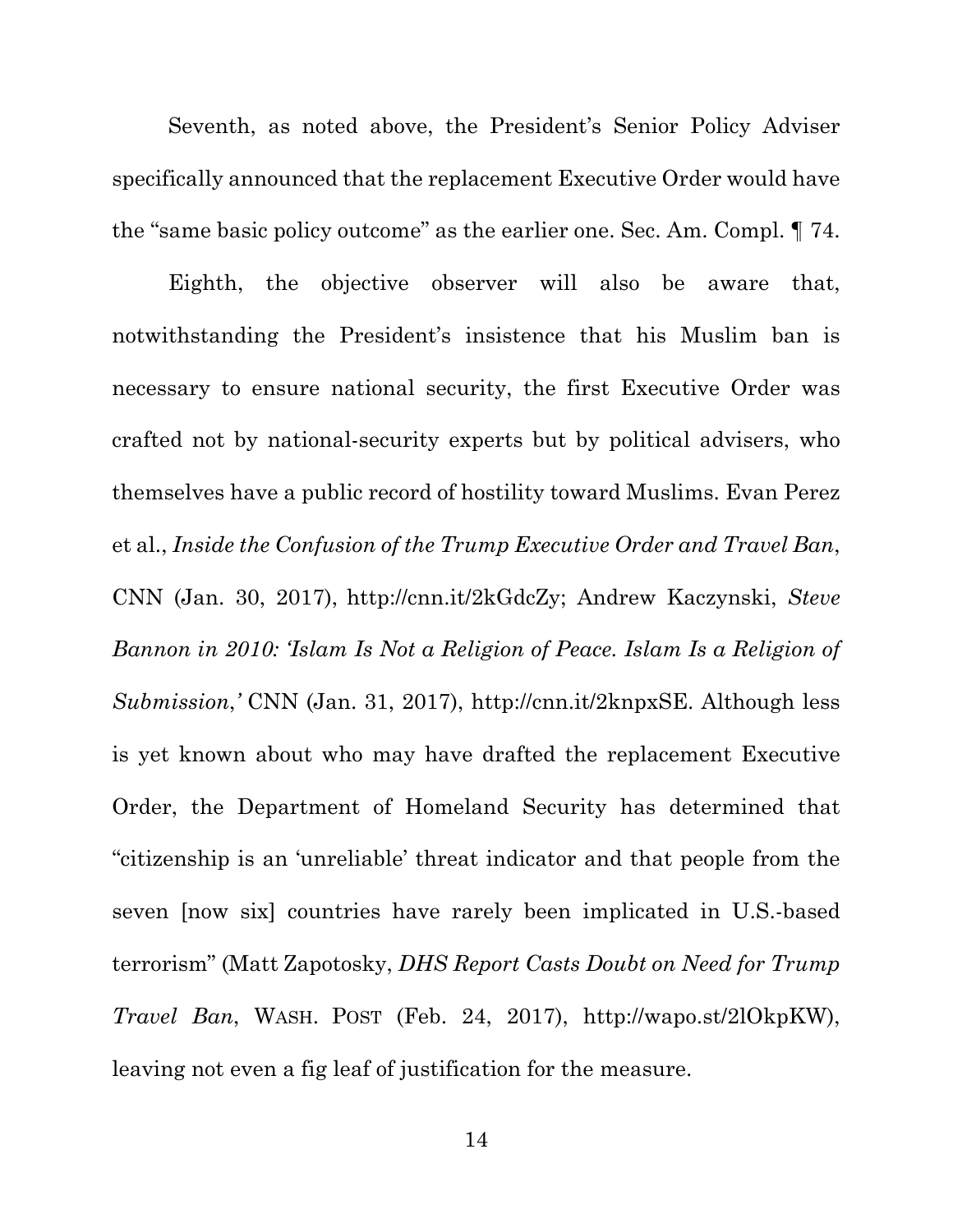d. If all of that were not enough, the timing of the issuance of the replacement Executive Order further belies the government's attempts to describe it as anything other than a continuation of the previous unconstitutional efforts to ban Muslims.

The Western District of Washington issued a nationwide temporary restraining order on February 3. President Trump immediately began repeating his declarations from the campaign trail that immediate measures were urgently needed to prevent imminent threats of terrorist acts. *See, e.g.,* Darlene Superville, *Trump Lashes Out at Federal Judge Over Ruling on Travel Ban*, ST. LOUIS POST-DISPATCH (Feb. 4, 2017), http://bit.ly/2n7zuso. After several promised dates for a new or supplemental executive order came and went, an administration official stated that the President would issue the supplemental executive order on March 1—the day after the President's first address to a joint session of Congress. Phil McCausland & Hallie Jackson, *Donald Trump Expected to Sign New Immigration Order: A Timeline*, NBC NEWS (Mar. 6, 2017), https://tinyurl.com/hk4zn7m.

But then after delivering that speech late on the evening of February 28, the President "delayed plans to sign a reworked travel ban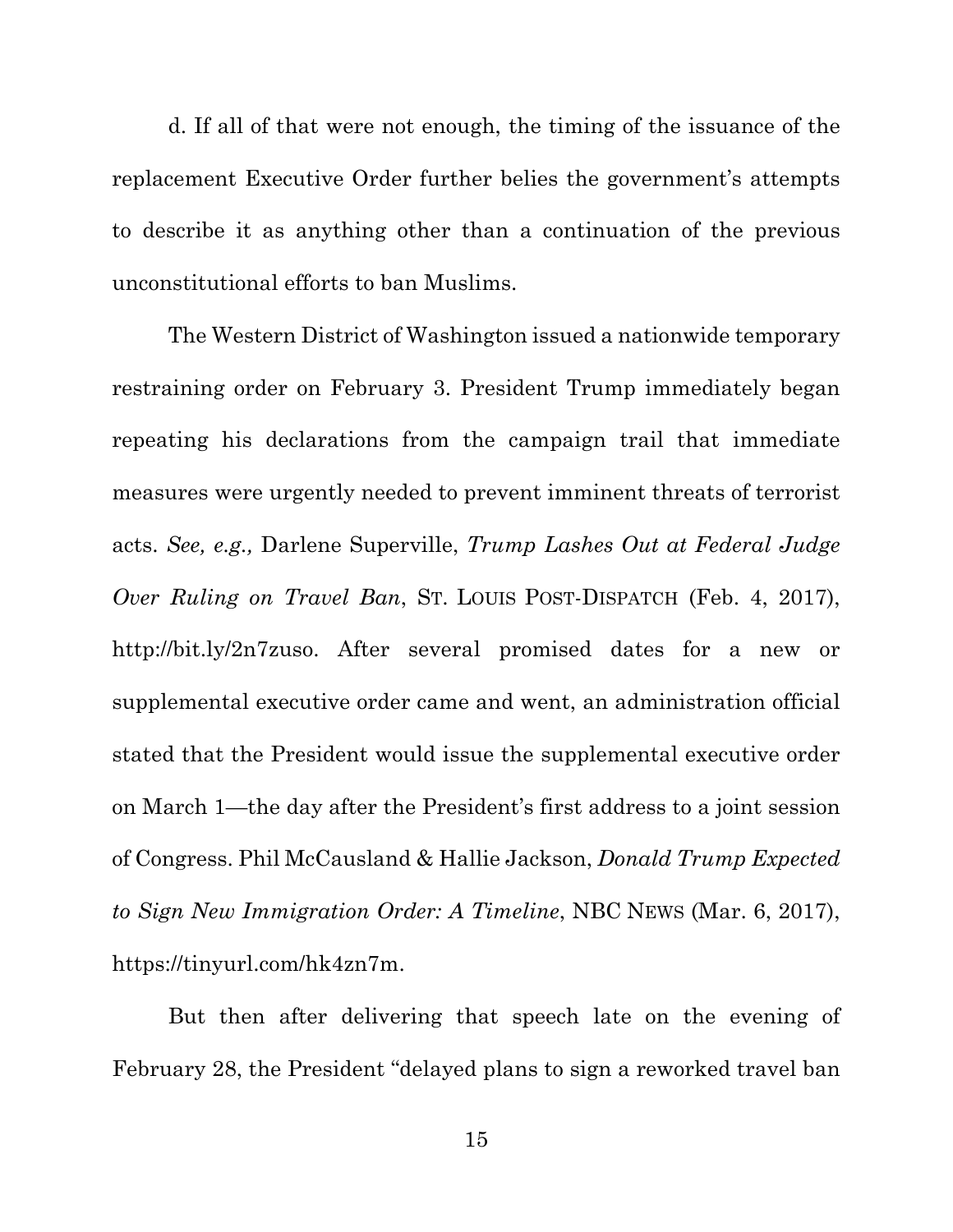in the wake of positive reaction to his first address to Congress." *See*  Laura Jarrett et al., *Trump Delays New Travel Ban After Well-Reviewed Speech*, CNN (Mar. 1, 2017), http://tinyurl.com/zc9kwcg. The administration described the resulting delay (of nearly a week, as it turned out) as intended to let the replacement Executive Order "have its own 'moment' "—in other words, not disrupt the news cycle and detract from the favorable press coverage that the President's speech was receiving. *Id.*

If there really were a grave and imminent threat of terrorist attacks that warranted an immediate and decisive ban on immigration, as the President and his advisers have been insisting, it is hard to understand how prolonging the favorable press coverage for a speech could so readily trump the security of the nation. Hence, the reasonable, objective observer cannot help but question the genuineness of the stated dire need for the action here. The inevitable conclusion is that the President was driven instead by the desire to make good on campaign promises to ban Muslims—without regard to whether the purported threat of terrorism is genuine.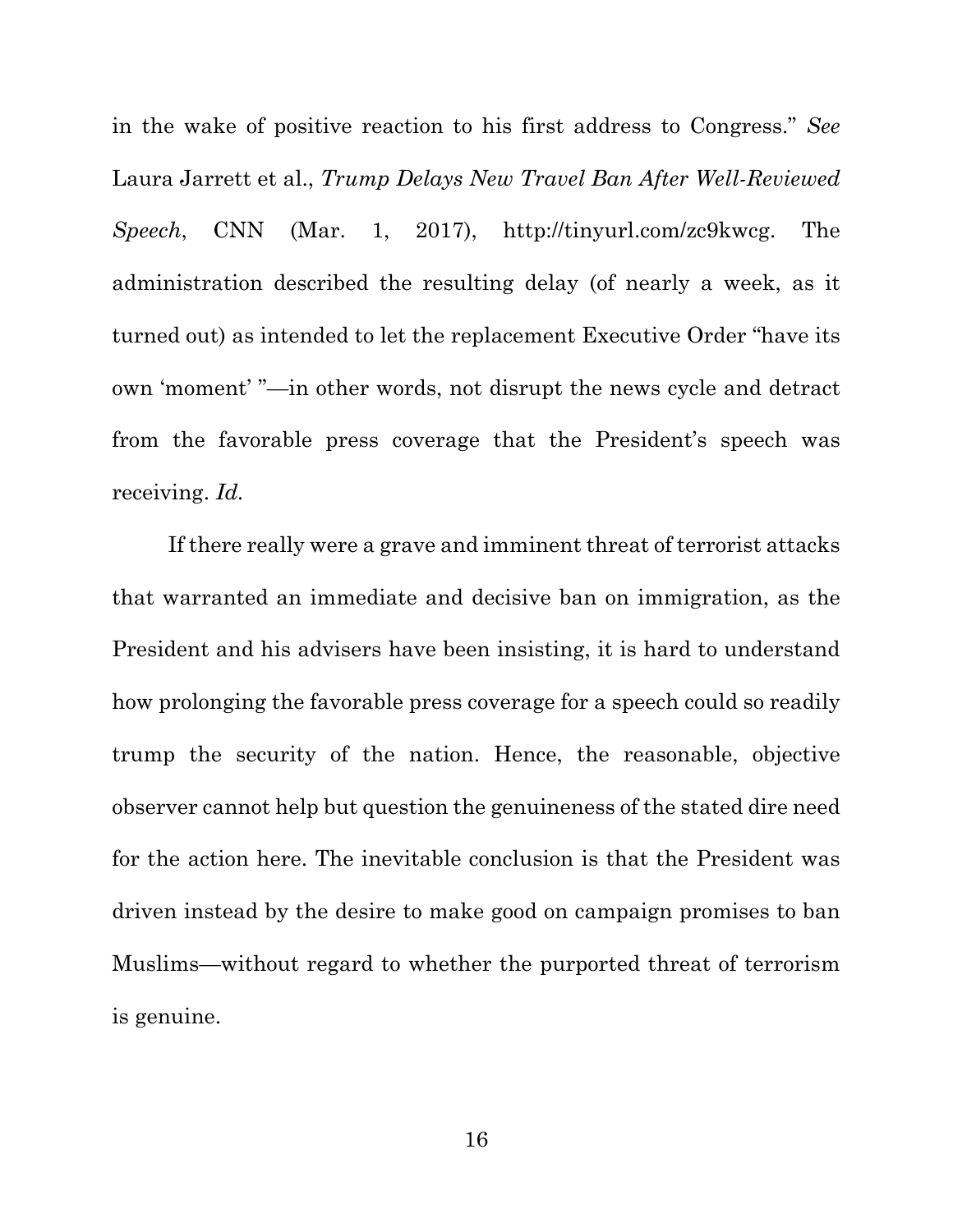e. In these and numerous other respects, the acts and public statements by President Trump, his advisers and surrogates, and the members of his administration who developed the Executive Orders, as well as the broader "social context" in which the Executive Orders were issued (*Kitzmiller*, 400 F. Supp. 2d at 734), all underscore to the reasonable observer that the government is continuing to pursue the President's promised Muslim ban. An objective observer would notice "a purposeful change of *words* . . . effected without any corresponding change in *content*." *Id.* at 721 (emphasis in original); *cf.* Sec. Am. Compl. ¶ 74 (quoting Stephen Miller). Thus, the objective observer cannot help but perceive a strong message of governmental condemnation of Islam and an accompanying message of official preference for other faiths. Straightforwardly, the objective observer would thus conclude that the Executive Order treats Muslims as "outsiders, not full members of the political community," and persons of other faiths as "insiders, favored members of the political community." *Santa Fe*, 530 U.S. at 309–10 (quoting *Lynch*, 465 U.S. at 688 (O'Connor, J., concurring)).

f. It is of no moment that the six countries targeted in the replacement Executive Order (and the seven targeted in the first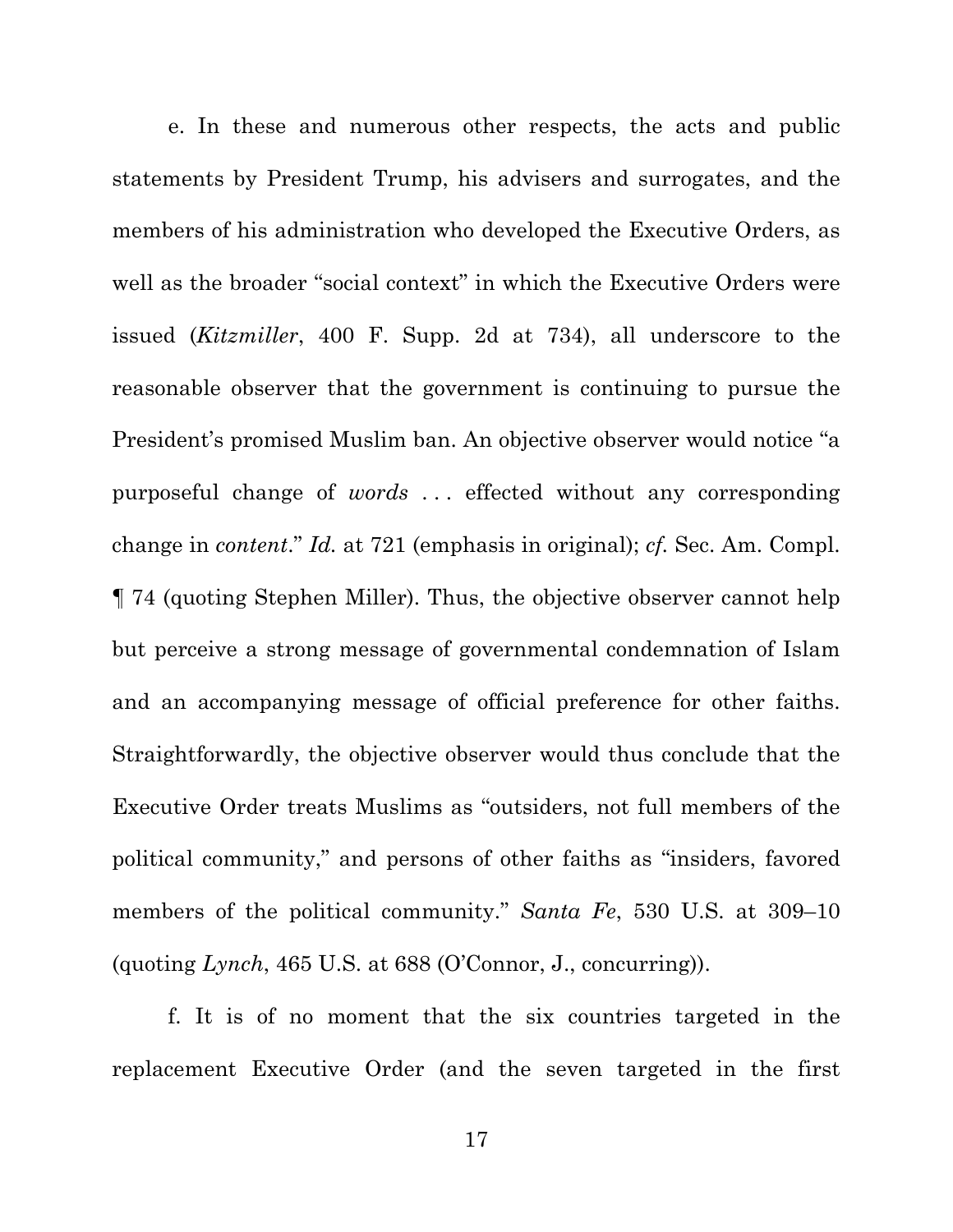attempt) have previously been subjected to heightened immigration measures. For the objective observer, "purpose matters." *McCreary*, 545 U.S. at 866 n.14. Thus, "the same government action may be constitutional if taken in the first instance and unconstitutional if it has a sectarian heritage." *Id.* "Just as Holmes's dog could tell the difference between being kicked and being stumbled over, it will matter to objective observers whether [an Executive Order] follows on the heels of [statements] motivated by sectarianism, or whether it lacks a history demonstrating that purpose." *Id.*

g. Simply put, the government cannot wash away the President's statements and the other publicly available information about the history of the Executive Order by insisting that this most recent iteration "was not motivated by animus toward any religion." Exec. Order 13,780 § 1(b)(iv). The Endorsement Test *requires* that past information be considered, as an objective test of how the objective observer in the public would view the challenged action. And as Judge Brinkema of the U.S. District Court for the Eastern District of Virginia observed in preliminarily enjoining the first version of the Executive Order, "a person is not made brand new simply by taking the oath of office." *Aziz*, 2017 WL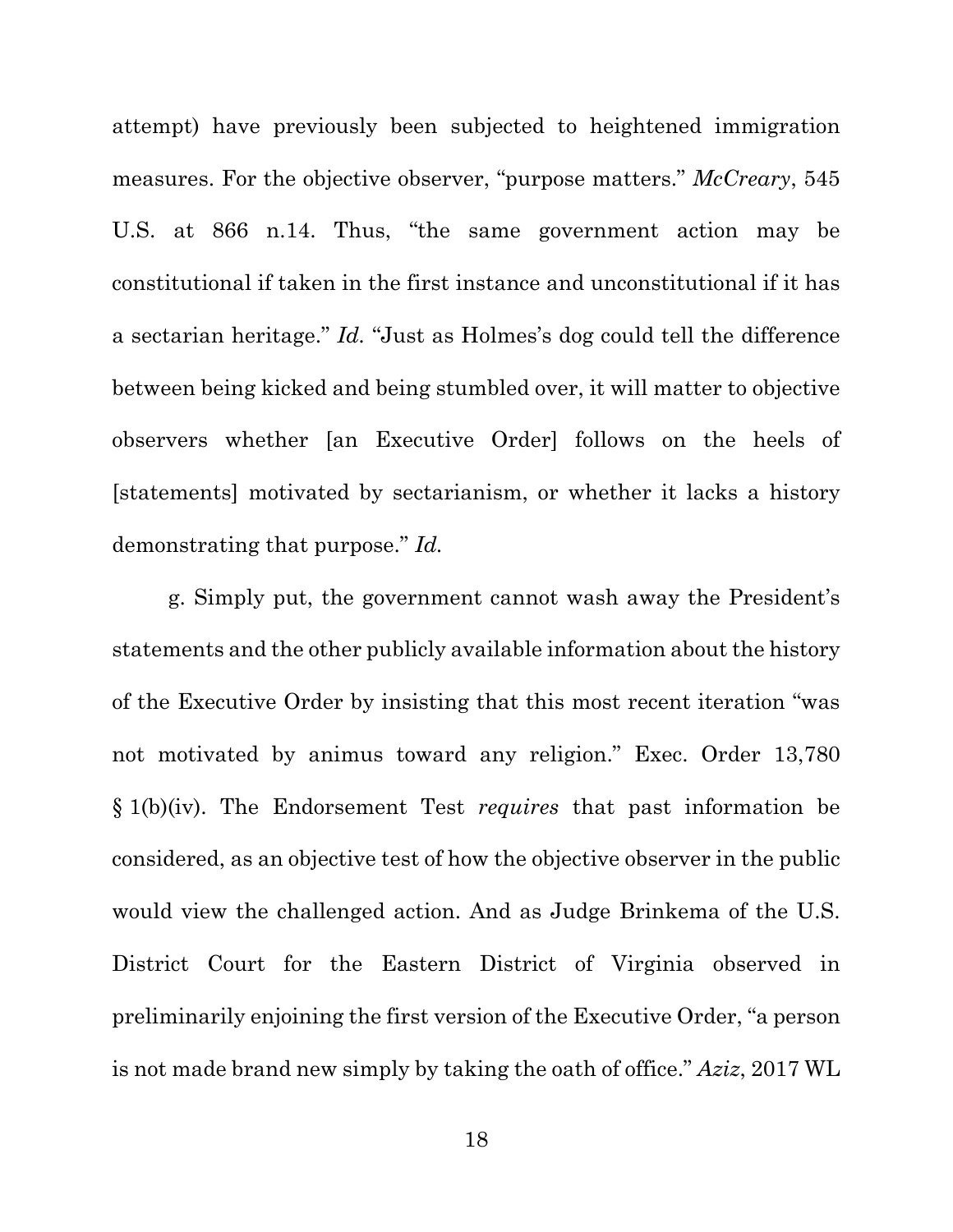580855, at \*8. As a matter of law, what candidate Trump and Presidentelect Trump promised illuminates what President Trump has now done.

Moreover, the Executive Orders are not "the same government action" (*McCreary*, 545 U.S. at 866 n.14) as those that previously identified the countries as areas of concern. The Executive Order uniformly bans all immigrants and visitors from the targeted countries. *Cf. Exodus Refugee Immigration, Inc. v. Pence*, 838 F.3d 902, 904–05 (7th Cir. 2016) (holding that excluding all Syrian refugees as dangerous *per se* is unlawful discrimination). It send the strong message that all Muslims bear collective responsibility and are under collective suspicion for what some people—from entirely different countries—have done, supposedly in the name of Islam. "[T]o infer that examples of individual disloyalty prove group disloyalty and justify discriminatory action against the entire group is to deny that under our system of law individual guilt is the sole basis for deprivation of rights." *Korematsu v. United States*, 323 U.S. 214, 240 (1944) (Murphy, J., dissenting). Collective maltreatment on the basis of faith sends the strongest possible message that a religion is disfavored—evoking some of the most sordid episodes in American history. *See Hassan v. City of New York*, 804 F.3d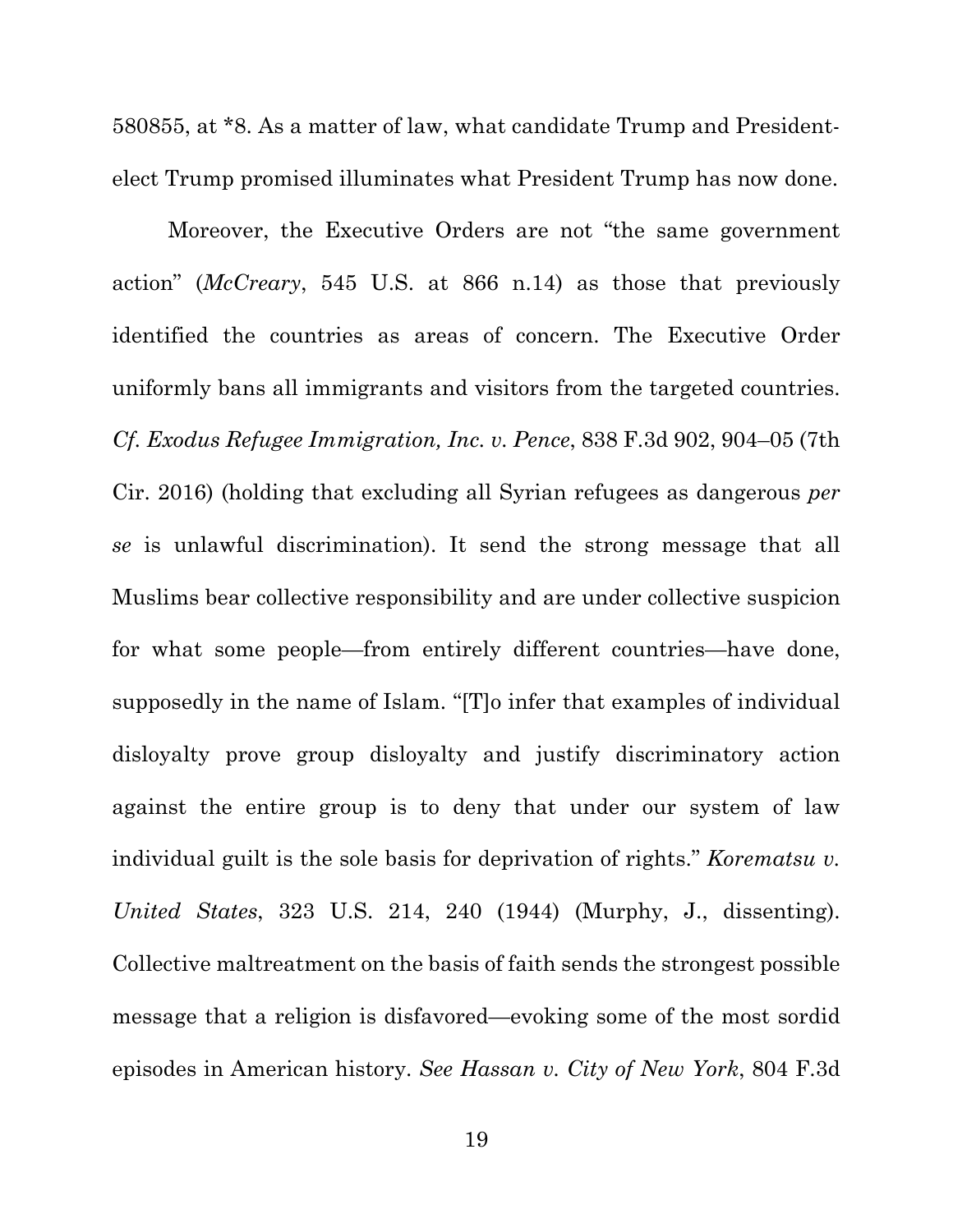277, 309 (3d Cir. 2015) ("We have been down similar roads before. Jewish-Americans during the Red Scare, African-Americans during the Civil Rights Movement, and Japanese-Americans during World War II are examples that readily spring to mind.").

Simply put, the Executive Order communicates loudly and clearly that Muslims are a disfavored caste. That is not a message that the government can or should convey. "When the government associates one set of religious beliefs with the state and identifies nonadherents as outsiders, it encroaches upon the individual's decision about whether and how to worship." *McCreary*, 545 U.S. at 883 (O'Connor, J., concurring). The violation of the Establishment Clause here is forthright and flagrant.

### **3. The Executive Order fails the** *Lemon* **Test.**

For similar reasons, the Executive Order also fails the *Lemon* Test, under which governmental action must have a preeminently secular purpose (*McCreary*, 545 U.S. at 864) and must have a "principal or primary effect . . . that neither advances nor inhibits religion" (*Lemon*, 403 U.S. at 612)). Failure to satisfy either requirement constitutes an Establishment Clause violation. *See id.* at 612–13.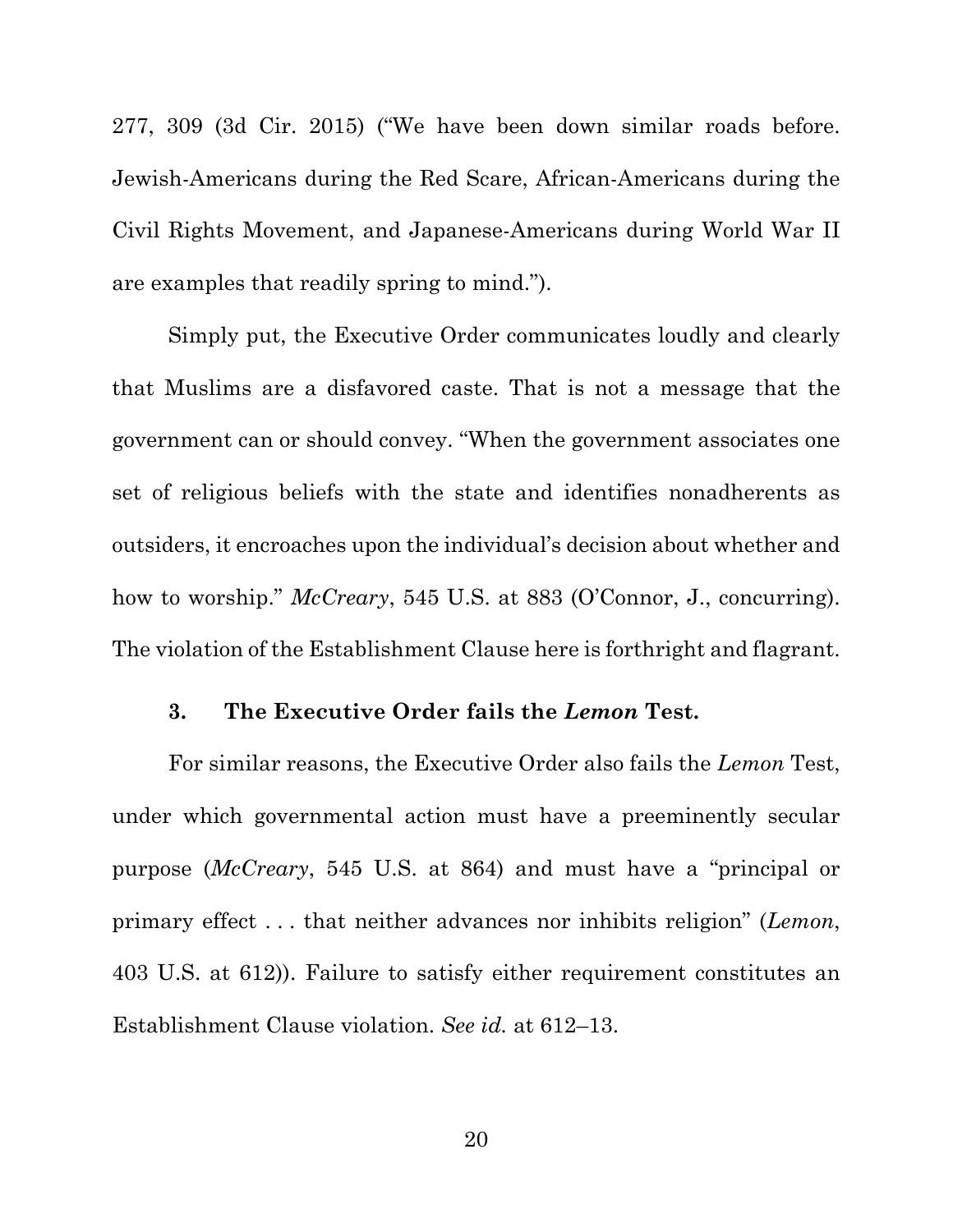a. The secular-purpose requirement is violated if the "government's actual purpose is to endorse or disapprove of religion." *Edwards v. Aguillard*, 482 U.S. 578, 585 (1987) (quoting *Lynch*, 465 U.S. at 690 (O'Connor, J., concurring)). It is not enough for the government merely to articulate a secular purpose: "the secular purpose required has to be genuine, not a sham, and not merely secondary to a religious objective." *McCreary*, 545 U.S. at 864. As with the Endorsement Test, "[t]he eyes that look to purpose belong to an objective observer." *Id.* at 862 (internal quotation marks omitted) (quoting *Santa Fe*, 530 U.S. at 308). And because "reasonable observers have reasonable memories," the Court must not "turn a blind eye to the context" but must "look to the record of evidence showing the progression leading up to" the challenged action. *Id.* at 866, 868 (quoting *Santa Fe*, 530 U.S. at 315). In this case, the context includes President Trump's and his advisers' statements and actions both before and after his inauguration*. See Aziz*, 2017 WL 580855, at \*8.

President Trump's clear, unambiguous statements of purpose as a candidate, as President-elect, and now as President (only a few of which are detailed above), and the rest of the substantial and very public history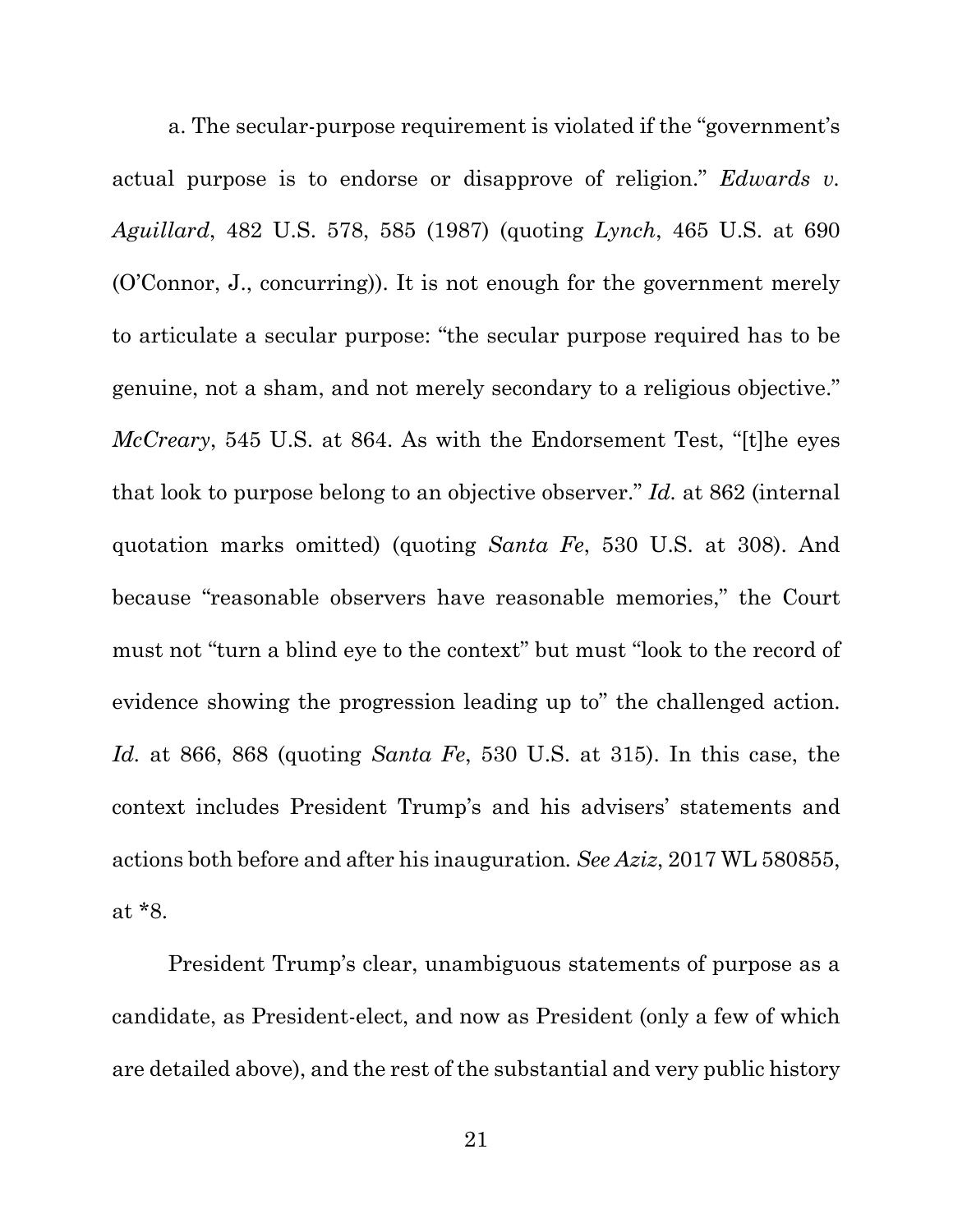leading up to the first and the replacement Executive Orders, all bespeak the purpose to disfavor Islam—a religious minority in the United States. The President and his campaign surrogates and policy advisers promised a "total and complete shutdown of Muslims entering the United States" and an immigration program that would favor Christians. *See Donald J. Trump Statement*, *supra*; David Brody, *Brody File Exclusive: President Trump Says Persecuted Christians Will Be Given Priority As Refugees*, CBN NEWS (Jan. 27, 2017), http://bit.ly/2kCqG8M. Their first Executive Order delivered on that promise. *See Aziz*, 2017 WL 580855, at \*9. So does its replacement.

The incantation of 'national security' simply does not explain the actions actually taken, including, most recently, the administration's decision to delay the replacement Executive Order to enjoy a honeymoon of favorable press coverage following the President's address to Congress. Hence, the government's proffered justification for the Executive Order must be deemed either a "sham" or "merely secondary" to an impermissible purpose (*McCreary*, 545 U.S. at 864) to disfavor, vilify, and shun Muslims.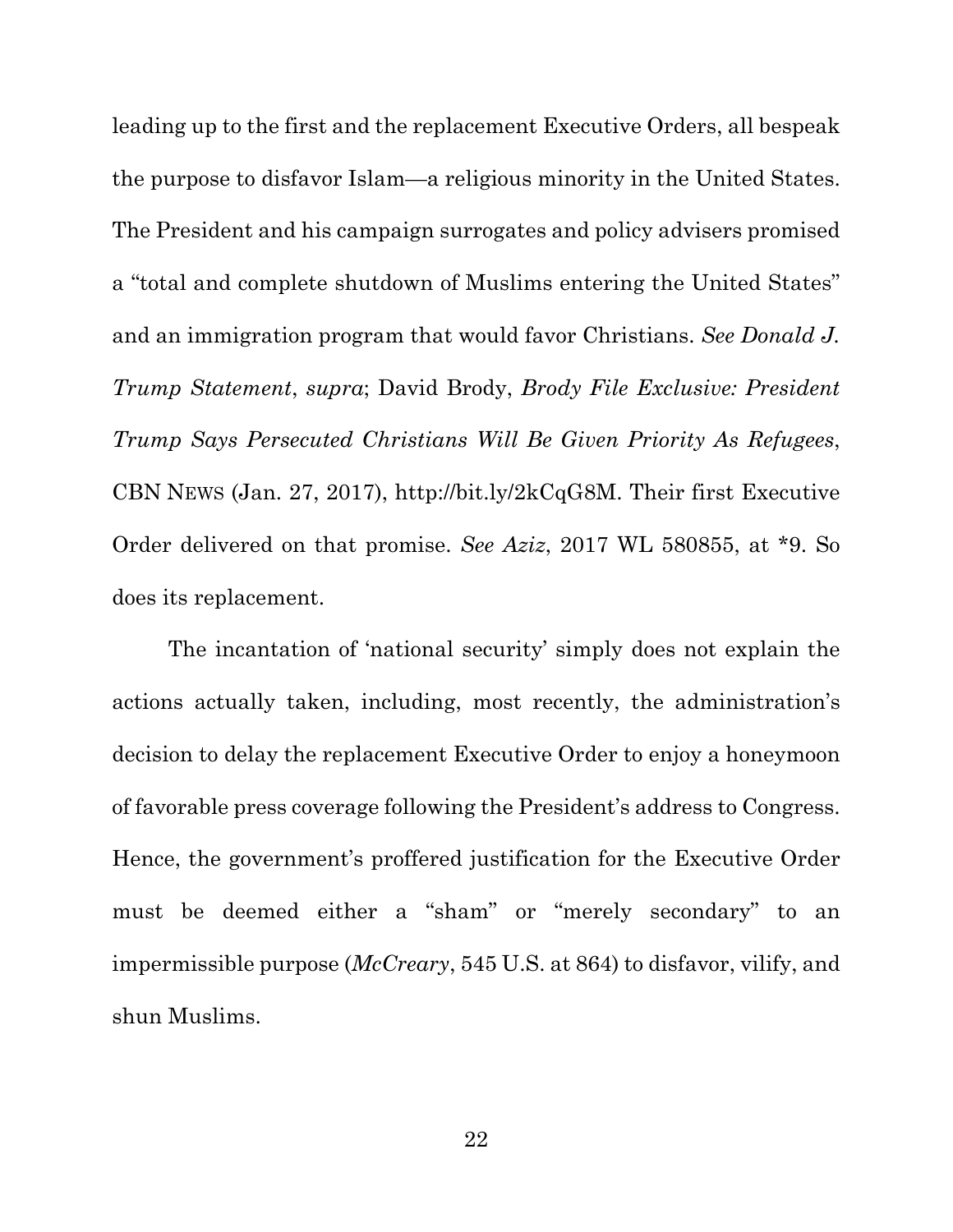b. The Executive Order also fails *Lemon*'s principal-effect requirement by inhibiting Islam and advancing other faiths for the reasons explained above. *See* Section A.2, *supra*. *See generally Lemon*, 403 U.S. at 612.

The effect requirement is violated when "it would be objectively reasonable for the government action to be construed as sending primarily a message of either endorsement or disapproval of religion." *Vernon v. City of Los Angeles*, 27 F.3d 1385, 1398 (9th Cir. 1994). The fact that the replacement Executive Order now allows a person from a banned country to apply for a waiver does not purge the government's action of its improper effects. *See* Exec. Order 13,780 § 3(c). The Executive Order still directs U.S. customs and immigration officials to subject persons from overwhelmingly Muslim countries to special, more onerous procedures in seeking permission to enter the United States. Having to seek a special waiver from the otherwise strict rule of exclusion, far from being a boon to these individuals, is just another special burden on Muslims that others do not face.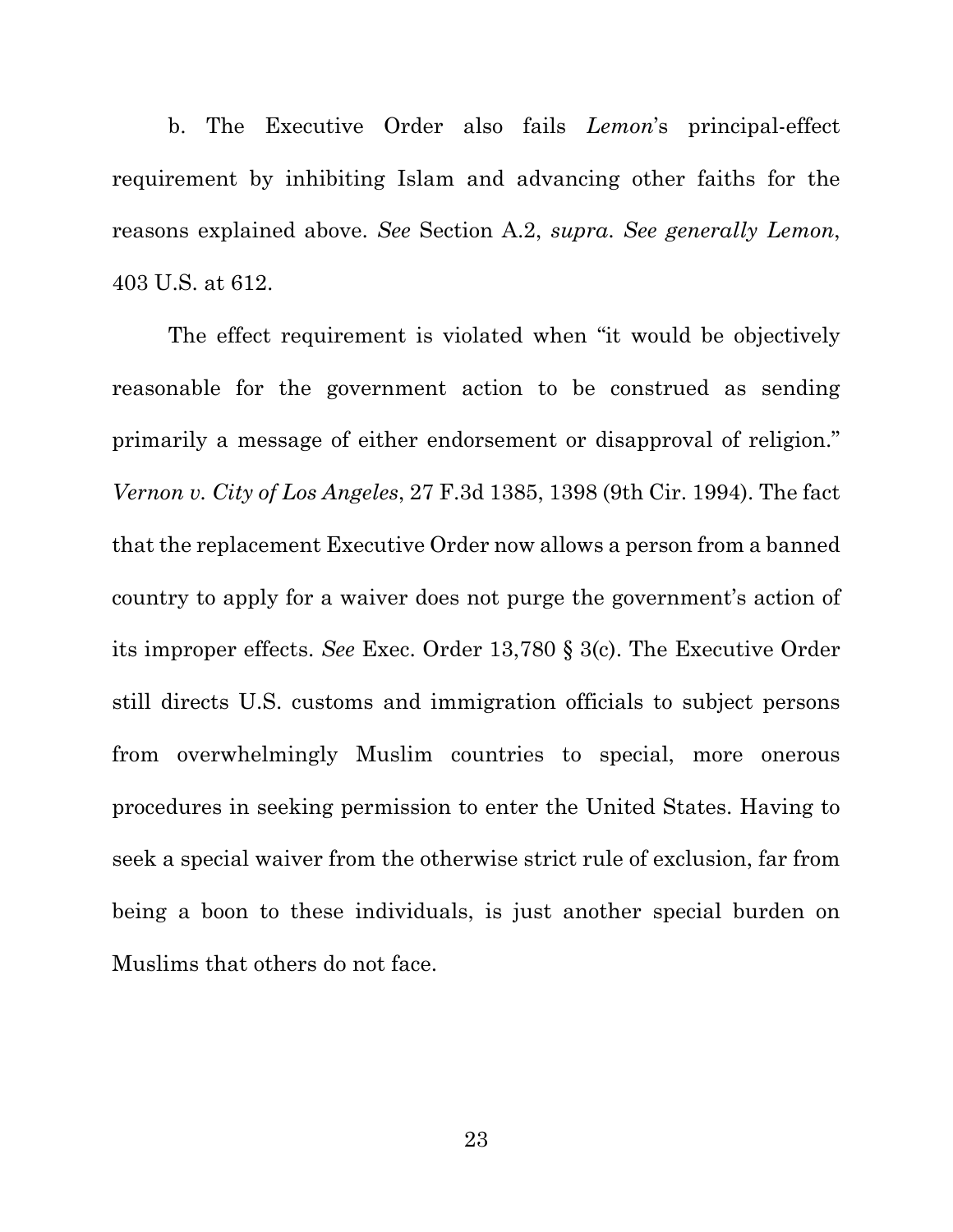Rather than undertake a careful examination of existing federal immigration policy to determine what may be needed to ensure national security, President Trump did what he has been promising for over a year: He banned Muslims. Because the Executive Order is grounded in religious animus, strict scrutiny cannot be satisfied, and the government's constitutionally and morally indefensible policy cannot stand.

 $\star$  \*  $\star$  \*  $\star$ 

### **B. The Balance Of Harms And The Public Interest Favor A TRO.**

A TRO is appropriate to protect against imminent and unconstitutional official discrimination against Muslims. *Amici* agree that if the Executive Order goes into effect, Plaintiffs will suffer irreparable injuries for which there would be no adequate remedy. Mem. Supp. Pls.' Mot. TRO 45–49.

What is more, "enforcement of an unconstitutional law is always contrary to the public interest." *Gordon v. Holder*, 721 F.3d 638, 653 (D.C. Cir. 2013); *accord Melendres v. Arpaio*, 695 F.3d 990, 1002 (9th Cir. 2012). And because the Executive Order violates First Amendment rights, the injuries that it inflicts are irreparable as a matter of law.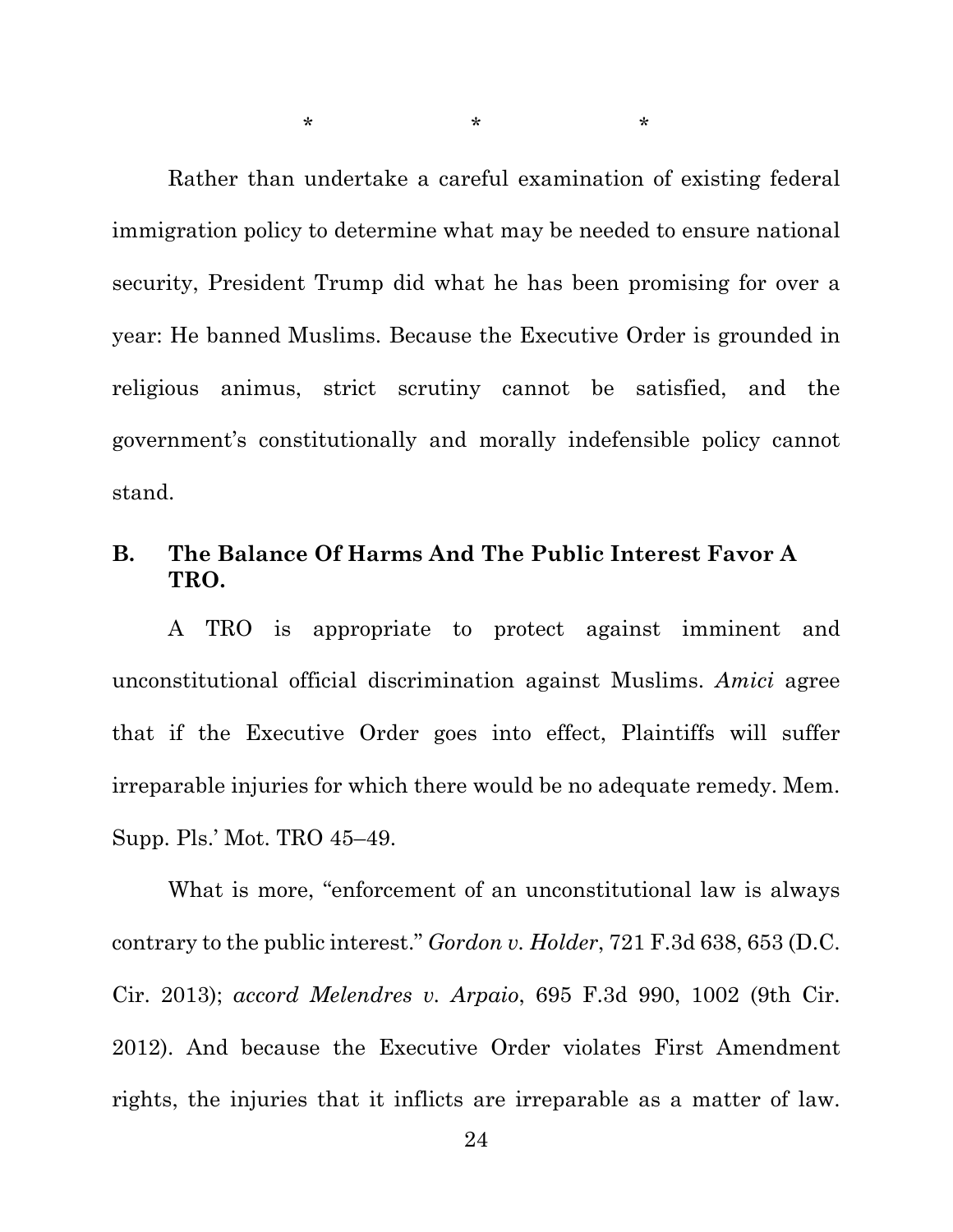*Washington II*, 847 F.3d at 1169; *Elrod*, 427 U.S. at 373; *Chaplaincy of Full Gospel Churches v. England*, 454 F.3d 290, 304 (D.C. Cir. 2006) ("We . . . hold that a party alleging a violation of the Establishment Clause per se satisfies the irreparable injury requirement of the preliminary injunction calculus.").

On the other side of the scales, in the Ninth Circuit proceedings challenging the original Executive Order the government asserted unfettered discretion to exclude an entire "class of aliens" whenever it makes the "predictive judgment[]" that the class threatens national security, and it argued that judicial review of those decisions offends the public interest (Emergency Motion at 21–22, *Washington II*, 847 F.3d 1151 (No. 17-35105)). The replacement Executive Order is, moreover, explicitly intended to avoid or circumvent judicial scrutiny. *See* Exec. Order 13,780 § 1(i). But the government has no legitimate interest, much less a compelling one, in enforcing unconstitutional policies. *See Melendres*, 695 F.3d at 1002. It has no legitimate interest in discriminating on the basis of religion. It has made no showing that the challenged measures here are genuinely geared to combatting terrorism. *Cf. Aziz*, 2017 WL 580855, at \*10. The Department of Homeland Security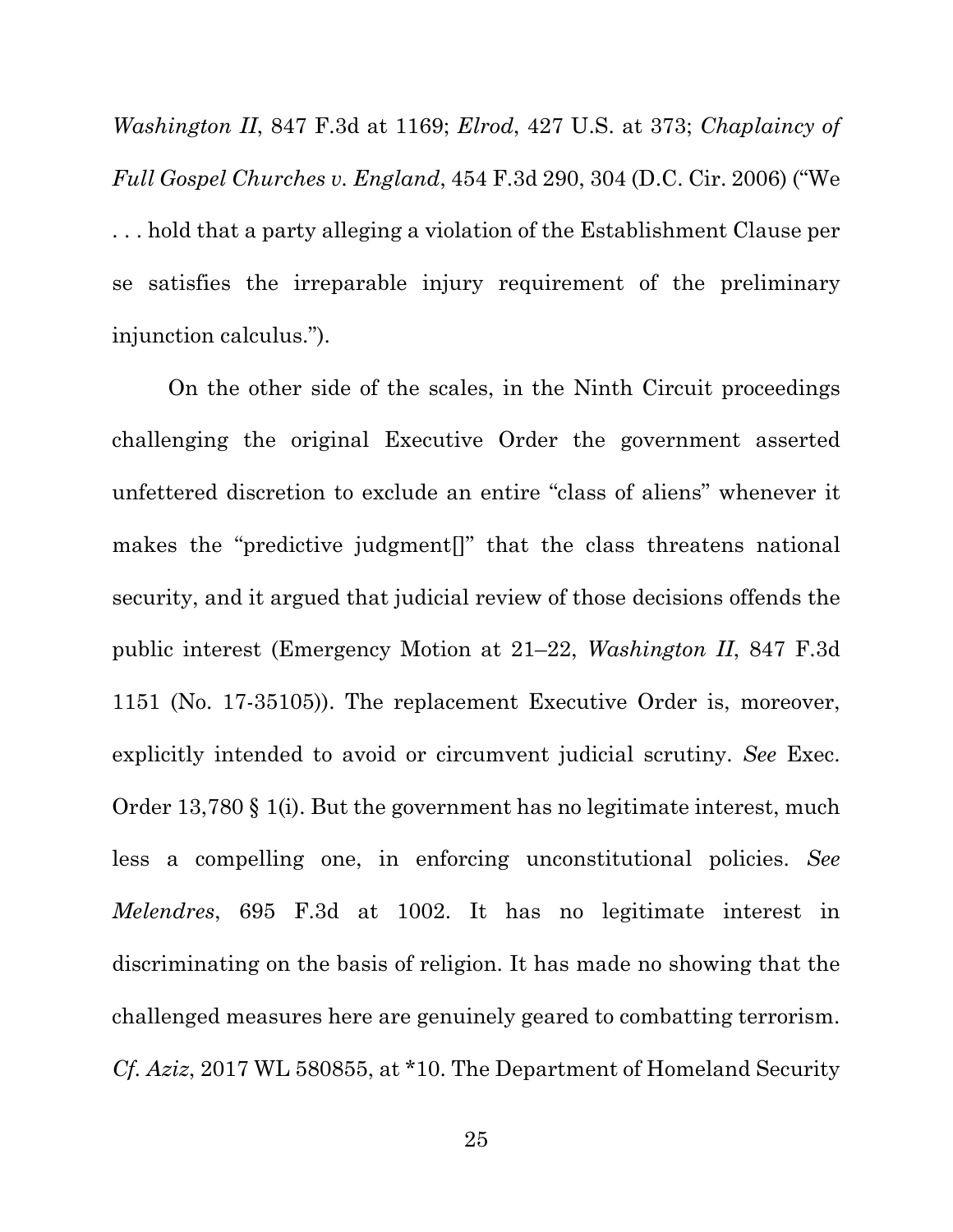has, in fact, reached the opposite conclusion. *See* Zapotosky, *supra*. And judicial review is an essential constitutional safeguard against governmental overreach; to say that it is counter to the public interest runs directly contrary to the basic principles on which our system of government is premised.

The harms to the plaintiffs from the Executive Order are imminent and extreme; the purported harms to the government are not legally cognizable. All factors favor the entry of a TRO.

### **CONCLUSION**

A Muslim ban by any other name is still a ban on Muslims. The replacement Executive Order is just that; no amount of rebranding can change its fundamental purpose and effect. People are prevented from entering the land of the free for no reason other than their deity and preferred holy book. The challenged Executive Order is an insult to the fundamental principles of religious freedom enshrined in our Constitution. It cannot stand—even for a day. A temporary restraining order should be granted.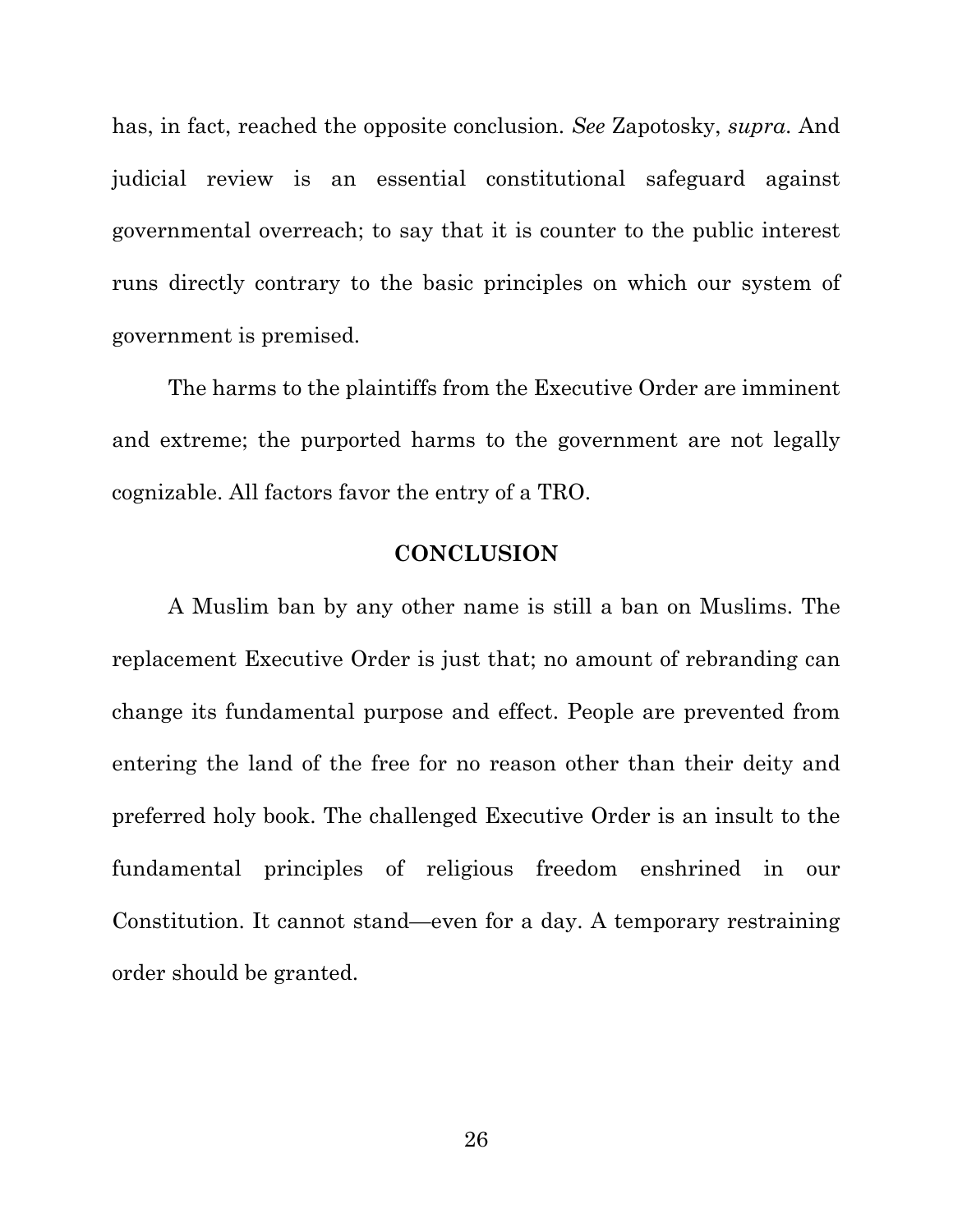Respectfully submitted,

## RICHARD B. KATSKEE\* KELLY M. PERCIVAL\*† ANDREW L. NELLIS\*†† *Americans United for Separation of Church and State 1310 L Street, NW Suite 200 Washington, DC 20005 (202) 466-3234*

/s/ *Steven D. Strauss* 

STEVEN D. STRAUSS (HI Bar No. 005242) *Post Office Box 11517 Hilo, HI 96721 (808) 969-6684* 

\* *pro hac vice* motion pending

- † Admitted in California only. Supervised by Richard B. Katskee, a member of the D.C. bar.
- †† Admitted in New York only. Supervised by Richard B. Katskee, a member of the D.C. bar.

### *Counsel for* Amici Curiae

Date: March 10, 2017